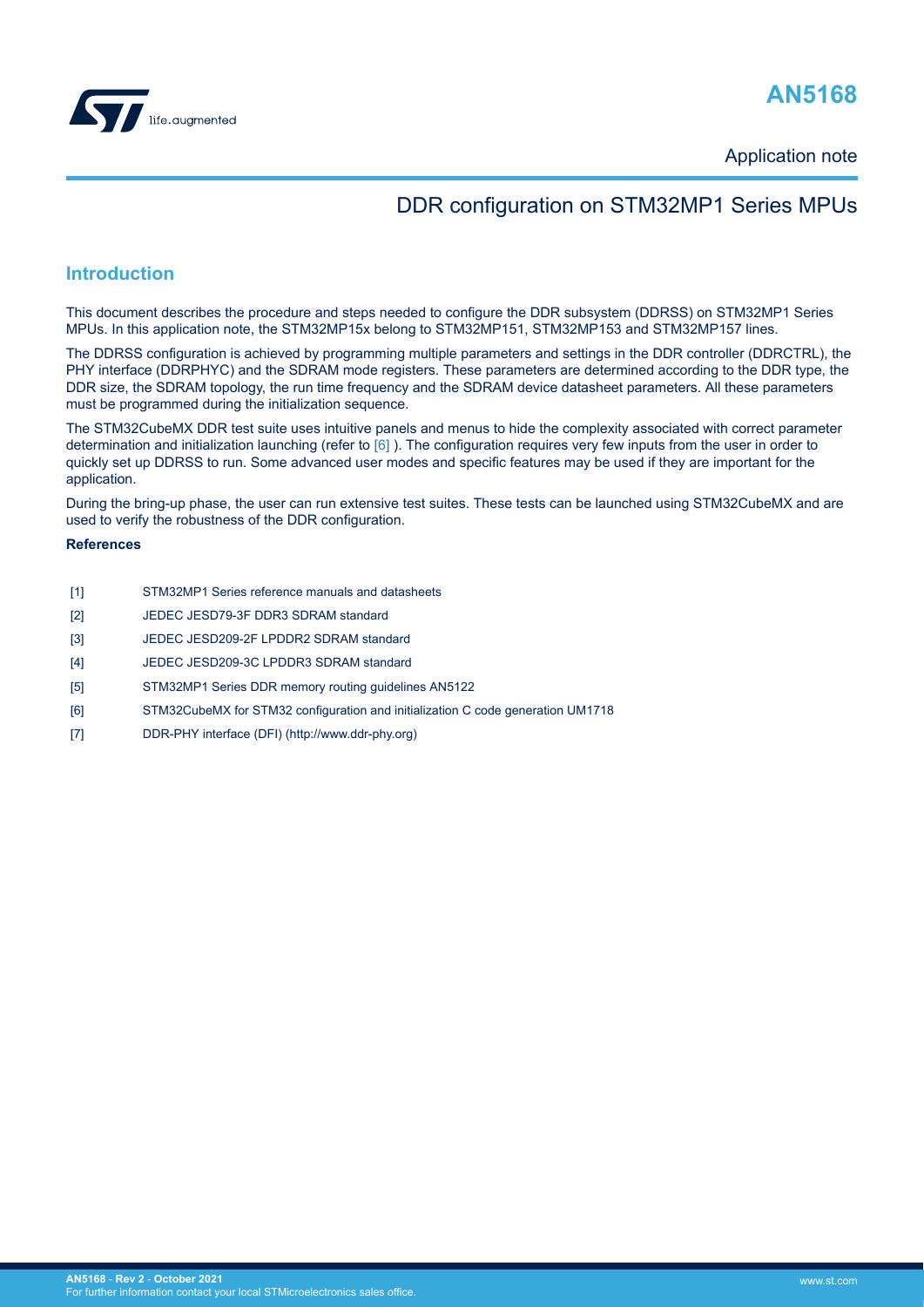<span id="page-1-0"></span>

# **1 General information**

This document applies to the STM32MP1 Series Arm®-based MPUs.

*Note: Arm is a registered trademark of Arm Limited (or its subsidiaries) in the US and/or elsewhere.*

arm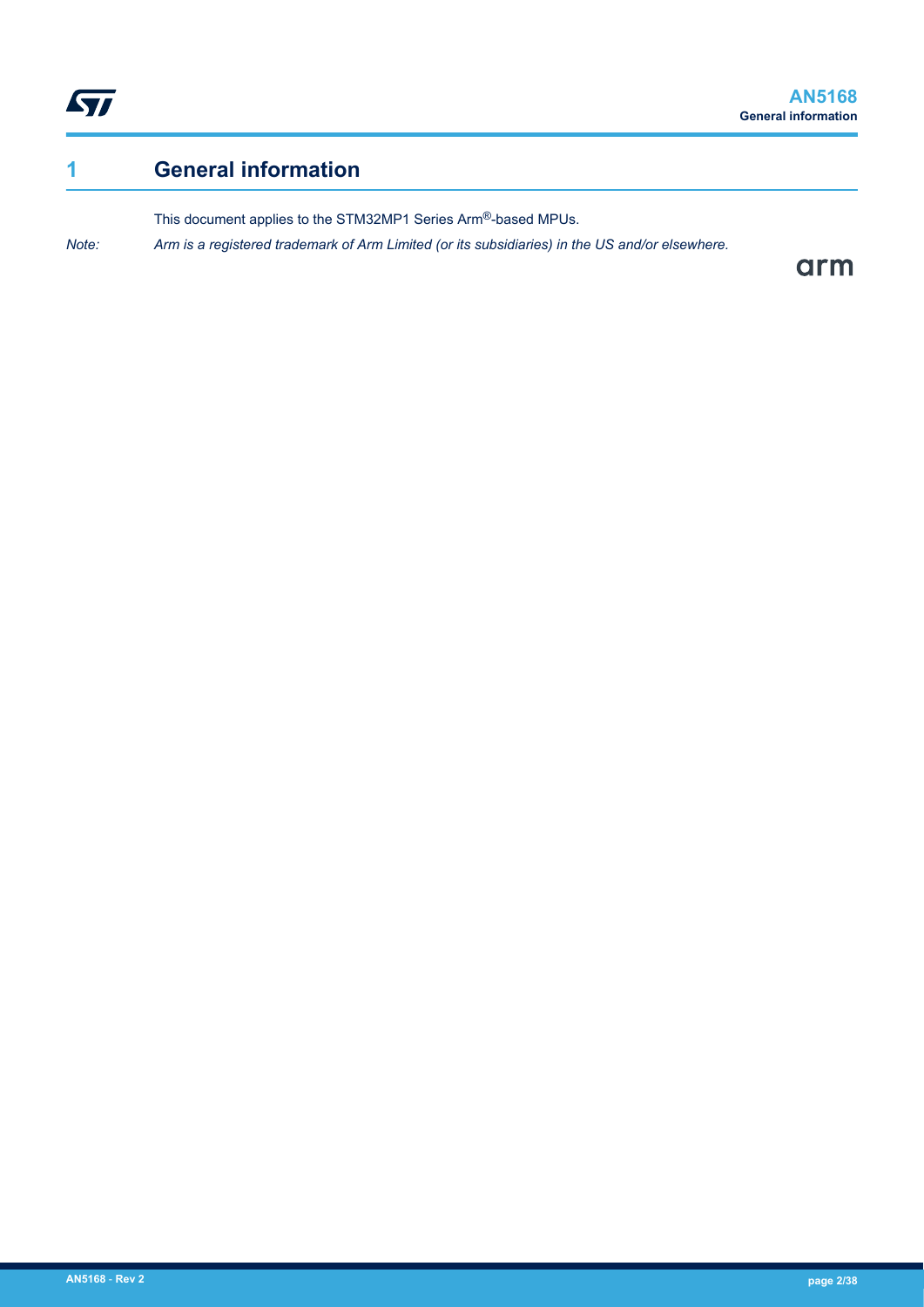# **2 DDR subsystem initialization and configuration**

The DDR subsystem includes DDRCTRL and DDRPHYC (see the figure below).

DDRCTRL supports the DDR command scheduling during normal operation with scheduling of commands and refreshes.

DDRPHYC is a DDR PHY with DFI interface [\[7\] t](#page-0-0)o DDRCTL and a byte lane architecture, suitable to interface DDR3/3L and LPDDR2/3 up to 533 MHz.

DDRPHYC fully supports the DDR initialization with several PHY tuning options (built-in). DDRPHYC includes a BIST engine used to support software driven tuning.



**Figure 1. DDR subsystem**

- 1. AXI port 1 is present only on STM32MP15x
- 2. The number of byte lanes depends on:
	- the product: STM32MP15x has a 32-bit interface.
	- the package options: refer to the product datasheet.

### **2.1 DDRSS and SDRAM initialization**

Power, clock and reset are internally sequenced by the device to respect the SDRAM power-up sequence. The PHY initialization sequence shown in [Figure 2,](#page-3-0) is controlled by the DDRPHYC physical utility block (PUB). This PUB-based initialization sequence is launched after DDRPHYC is released from reset and sequenced according to DDRPHYC.PIR register.

The initialization sequence includes the following steps:

- 1. DDRCTRL and DDRPHYC initialization including the reset of the internal timing modules (ITM) and the DLL reset and lock
- 2. DDRPHYC I/O initial calibration (ZCAL), launched in parallel with the DLL lock
- 3. SDRAM initialization with mode register write and calibration commands
- 4. Built-in DQS gate training (DQSTRN) and Read Valid training (RVTRN)
- 

<span id="page-2-0"></span>*kyi* 

- *Note: DDRPHYC I/O are set in SSTL mode for all SDRAMs.*
	- *The built-in DQS gate training and Read Valid training are run at every initialization as recommended .*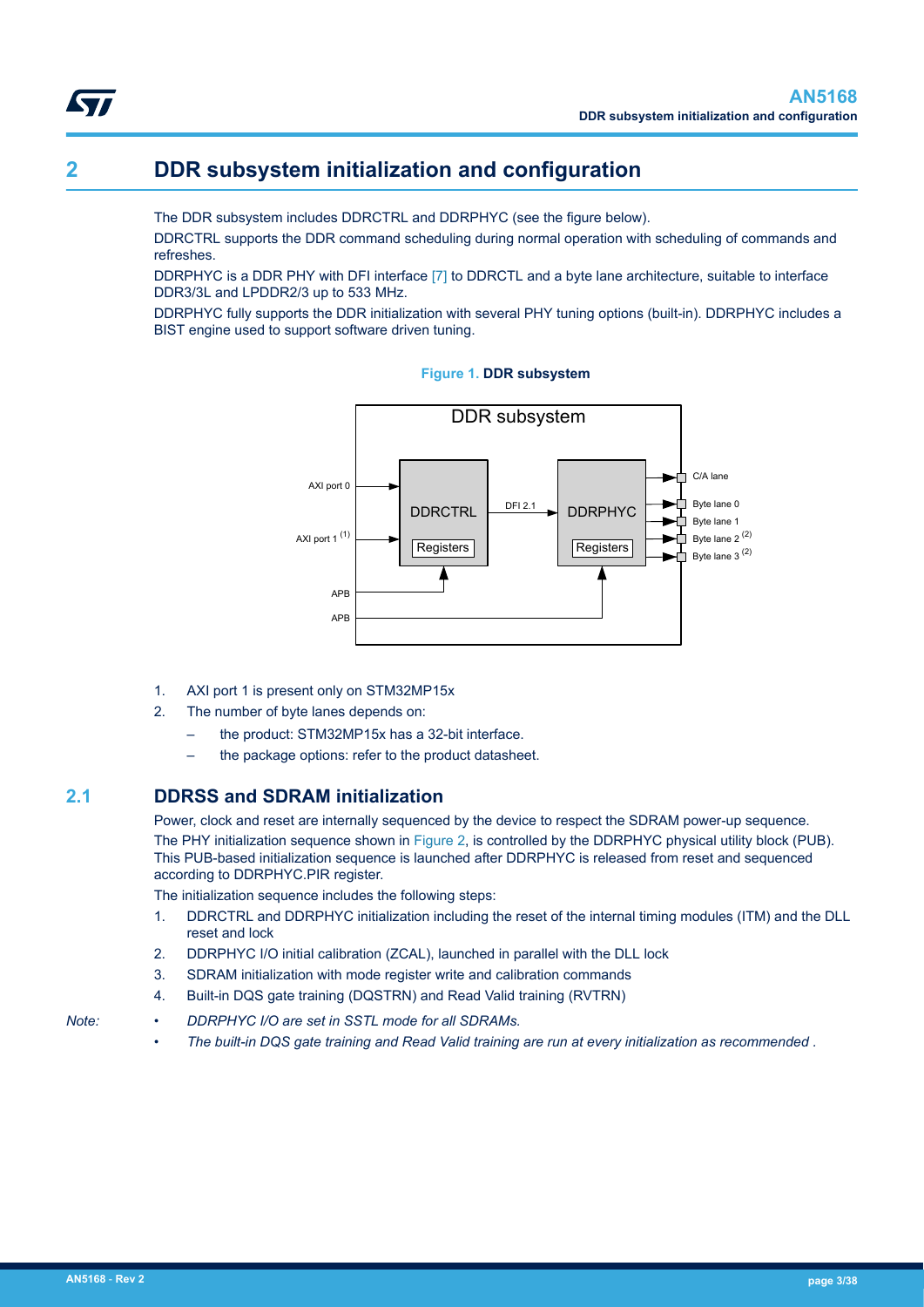

<span id="page-3-0"></span>

### **2.2 DDRCTRL configuration**

Most DDRCTRL registers are static and loaded before DDRCTRL is released from reset and AXI ports are enabled. This is supported by the DDR software driver.

The DDR subsystem is ready after both DDRPHYC and DDCTRL have been initialized, enabling AXI port is the last step.

The configuration of DDRCTRL and DDRPHYC registers is determined with minimal information provided by menu/option selection from the STM32CubeMX DDR panel.

The DDRSS configuration is then saved and restored to DDRCTRL and DDRPHYC registers for subsequent reset and normal operations.

## **2.3 DDR configuration**

The following steps are needed to configure the DDR:

- 1. Determine and program suitable values for DDRCTRL and DDRPHYC registers.
- 2. Launch the DDRCTRL and DDRPHYC initialization sequence.
- 3. Launch the DDR testing (optional).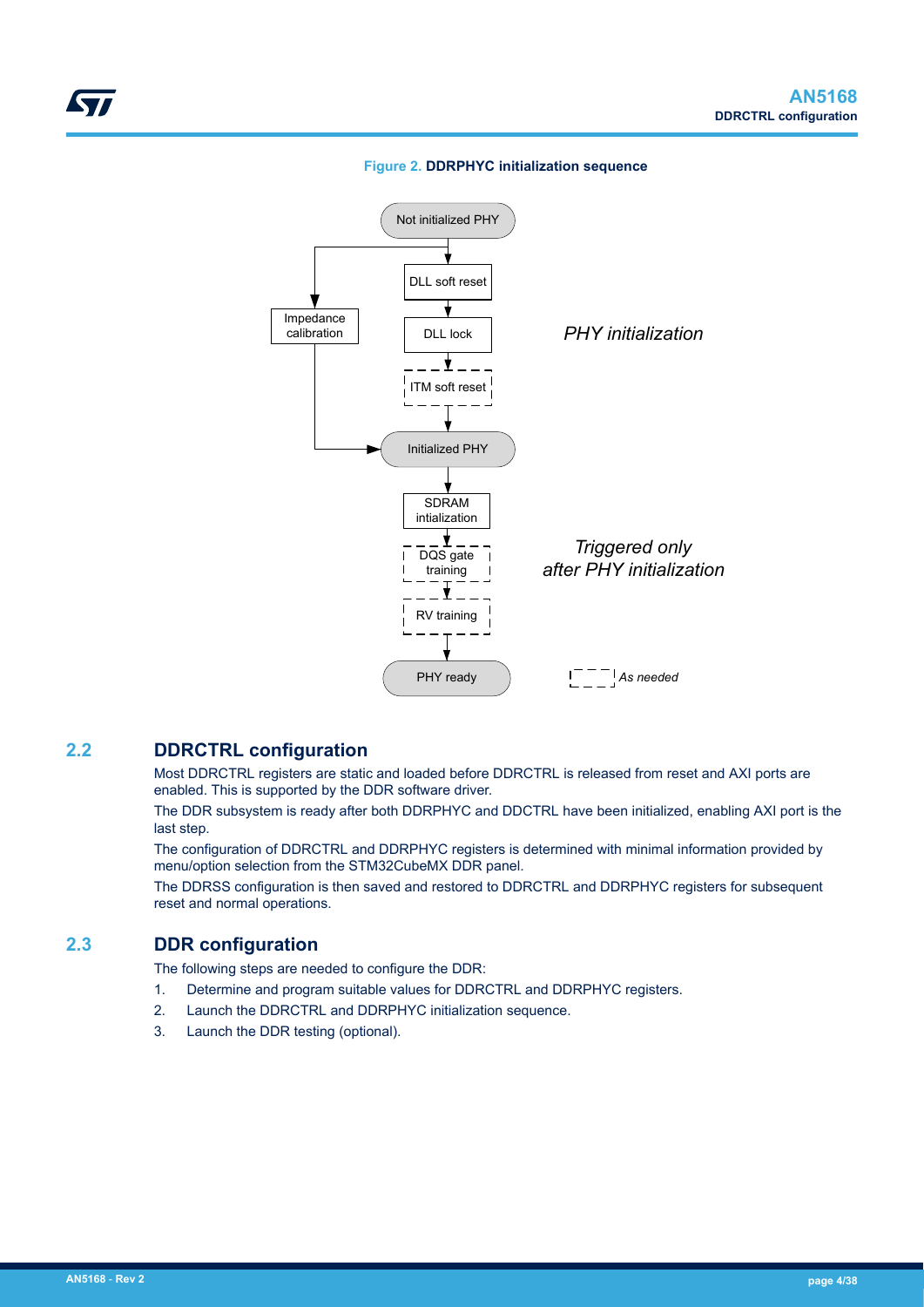The overall configuration flow and parameters is highlighted in the figure below.





The configuration parameters are described according to types in [Section 3 Configuration parameters](#page-5-0).

### **2.4 DDR PHY tuning**

The built-in DQS gate train (DQTRN) and Read Valid (training (RVTRN) are executed at DDRSS startup, by setting PIR[8] = 1. They are normally sufficient to quarantee correct operation at freq ≤ 533 MHz. The PHY tunings (DQ bit deskew and Eye centering), as described in earlier versions of this AN, are no more required.

### **2.5 DDR testing**

<span id="page-4-0"></span>W

After DDR is configured and PHY is tuned for optimized timing, the configuration robustness must be checked by running an extensive sequence of tests launched from STM32CubeMX.

It is important to run all tests and levels proposed by STM32CubeMx during the bring-up phase before using the DDR.

The DDR testing and test flow with failure diagnostic and corrections are described in [Section 8 DDR testing with](#page-27-0) [STM32CubeMX](#page-27-0).

The DDR subsystem bring-up is complete after the DDR configuration and successful stress-testing. The configuration parameters are saved for normal run mode initialization and DDR Run mode.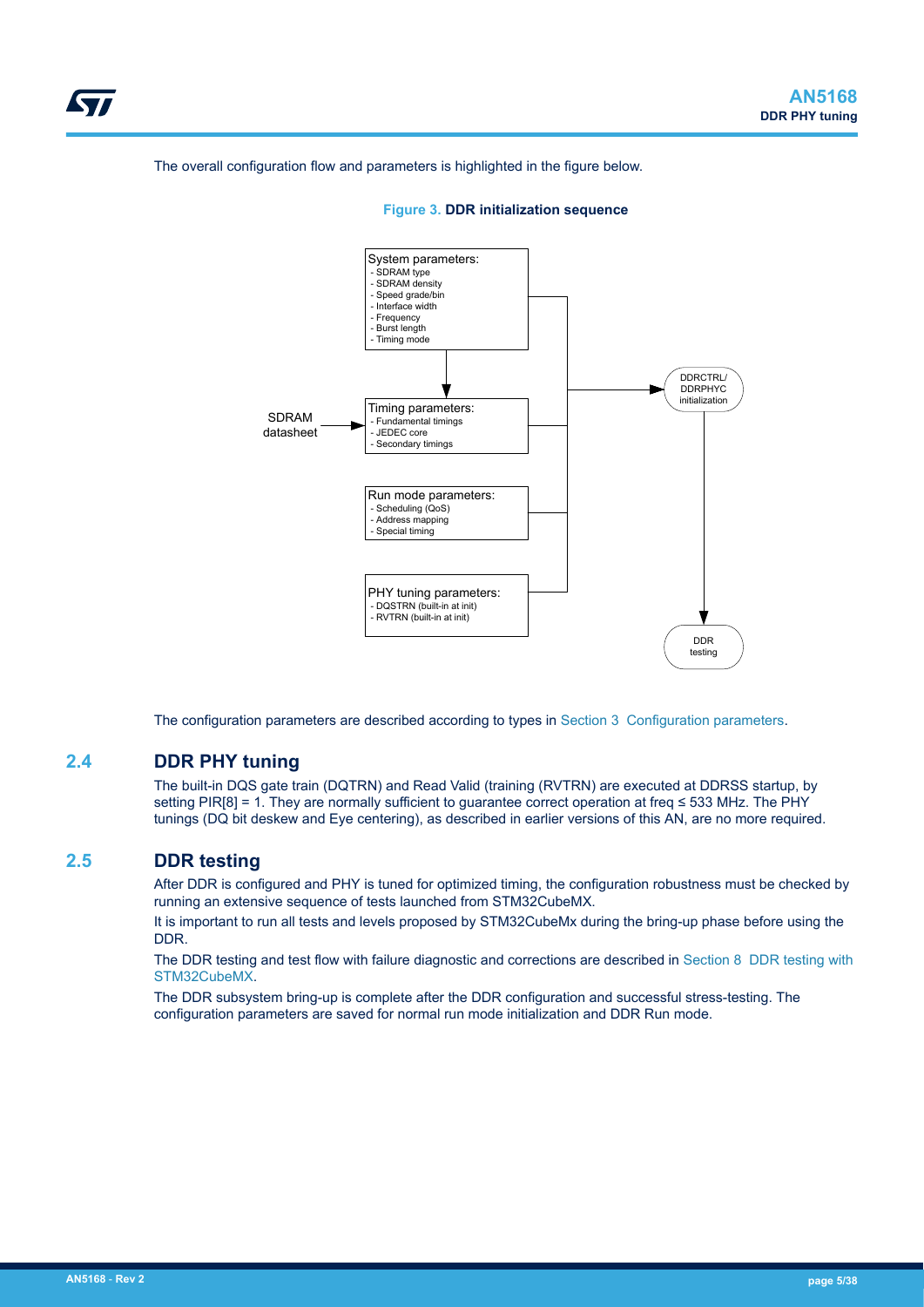# **3 Configuration parameters**

<span id="page-5-0"></span>ST

The DDR configuration parameters, whether applicable to DDRCTRL or DDRPHYC, are classified into the groups listed below:

- **System parameters**: DDR type (DDR3/LPDDR2/3), DDR bus width (16-bit/32-bit), clock frequency and density. The burst length and timing mode are determined by the system configuration and set by STM32CubeMX, presenting only a few required input to the user in the DDR configuration panel. STM32MP15x, used with 16-bit DDR is half populated. STM32MP15x, used with 32-bit, are fully populated.
- **Timings parameters**, determined according to the DDR clock frequency and the SDRAM datasheet. This group includes the following parameters:
	- Fundamentals timings
	- JEDEC Core timings
	- Secondary timings.
- **Run mode and special parameters**, related to performance scheduling, refresh timings and address mappings. These parameters are selected from predefined sets as proposed to the user in the configuration panel. Some parameters and options are prompted by the STM32CubeMX DDR configuration (for example to set specific modes or extended temperature support).
- **PHY tuning parameters**, related to PHY timings determined during the initialization either using some PHY built-in sequence for DQSTRN and RVTRN.

# **3.1 System parameters**

Most parameters are extracted from STM32CubeMX pinout and clock configuration. The user options in the DDR panel allow the selection of the parameters listed below:

- DDR type (DDR3/3L, LPDDR2 or LPDDR3)
- Bus width (16-bit or 32-bit)
- DDR density (1, 2, 4, 8 Gbits)

The DDR interface ballout is updated accordingly by STM32CubeMX that highlights the physical balls to be connected to the SDRAM.

The DDR topology option is determined as follows:

- DDR3 32-bit is made with dual BGA 16 bits connected in fly-by topology with RTT termination.
- DDR3 16-bit is made with single BGA 16 bits connected in point to point.
- LPDDR2/3 are 16- or 32-bit (mostly 32) and connected in point to point.

# **3.2 Timing parameters**

All timings parameters are determined by STM32CubeMX from the DDR frequency and the selection of the SDRAM datasheet from the configuration panel menu.

These parameters are loaded into the DDRCTRL and DDRPHYC registers. DDRCTRL uses timing parameters for command scheduling. DDRPHYC uses several parameters during the SDRAM initialization sequence, mode register loading and to control the built-in DQS gate training (DQSTRN) sequence.

The DDR timings are classified in various groups detailed in the next sections.

## **3.2.1 Fundamental timings**

The fundamentals timings are reference to standard timing triplet for example with DDR-1066. The usual values are 8-8-8, 7-7-7 or 6-6-6.

## **3.2.2 JEDEC core timings**

JEDEC core timings are specific to SDRAM type (refer to [Section 5 ,](#page-13-0) [Section 6](#page-21-0) and [Section 7](#page-26-0) for more details on the specific SDRAM type). These timings are conservatively retrieved from typical datasheets or JEDEC tables and may be overridden according to the actual datasheet.

These parameters are used by DDRCTRL to constraint the command scheduling.

The two following timing modes are proposed during the configuration: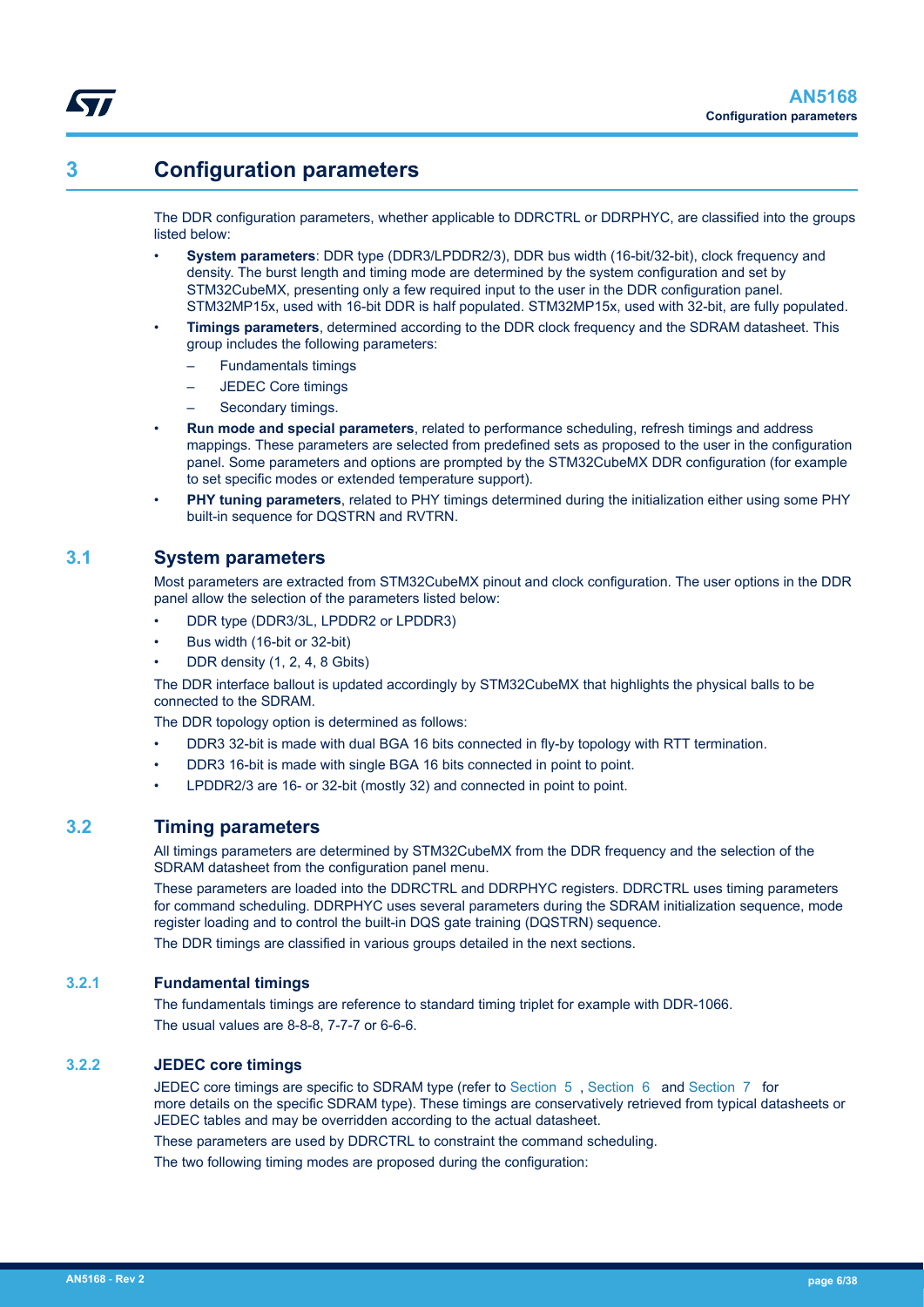- <span id="page-6-0"></span>• Optimized timing mode where timings are directly computed according to the SDRAM datasheet and the clock frequency.
- Relaxed timing mode with all the critical core timings incremented by 1 clock, to improve timing margins in case of incertitude on exact datasheet parameters.

### **3.2.3 Secondary timing**

DDRCTRL has a significant number of registers and bit fields to store for programming its timing behavior. Several SDRAM specific secondary parameters (for example ODT timing position) are made programmable but configured with default or predefined values that must not be modified.

The secondary parameters configured by STM32CubeMx are listed below:

- Refresh control parameters
- **ZQ** control
- ODT control
- Initialization timings (default values used for each DDR type)

### **3.3 Run mode parameters**

These parameters are used to control the DDRCTRL features and optimization techniques listed in the next sections.

### **3.3.1 Low-power mode settings**

The low-power features are controlled by DDRCTRL (for example, automatic self refresh entry, see [\[1\] f](#page-0-0)or more details). The low-power modes are also controlled from the RCC (reset and clock control) or from the software (software self reset). Refer to [\[1\]](#page-0-0) for more details.

### **3.3.2 Address mapping**

DDRCTRL features a flexible address mapper to convert the AXI bus address to SDRAM rows, banks and columns.

The two following configurations are predetermined by STM32CubeMX:

- B/R/C (banks/rows/columns) with lowest power
- R/B/C (rows/banks/columns), the most conventional
- *Note: The DDRCTRL flexible address mapper allows the mapping of individual R/B/C bits into almost any sequence. The determination of the corresponding ADDRMAP registers is non-trivial. Refer to DDRCTRL section in [\[1\]](#page-0-0) for more details).*

### **3.3.3 QoS (quality of service) and scheduling**

DDRCTRL is scheduling the DDR commands to maximize their use by grouping read/write commands and scheduling bank activations from incoming commands posted in a 16-entry read-command buffer and a 16-entry write-command buffer. These buffers are made of content addressable memory (CAM).

DDRCTRL uses an advanced multi-tier arbitration scheme for an optimal DDR use and low latency according to programmed settings.

DDRCTRL features a rich set or arbitration policies and optimization techniques, such as page open/close policy, traffic mapping into classes and timeouts or scheduler and port arbitration control.

The command arbitration is determined according to traffic classes and timeout settings for some traffic classes. DDRCTRL maps the incoming AXI port transactions into traffic classes with priorities and/or timeout, programmable for each AXI port.

For read, there are up to three classes listed below:

- HPR: allocated store with high priority, suitable to latency sensitive traffic
- VPR: highest priority on timeout expiration, suitable for latency critical traffic
- LPR: lower priority, suitable for best effort traffic

For write, there are two classes listed below:

- VPW: highest priority on timeout expiration, suitable for latency critical traffic
- NPW: normal priority, suitable for best effort traffic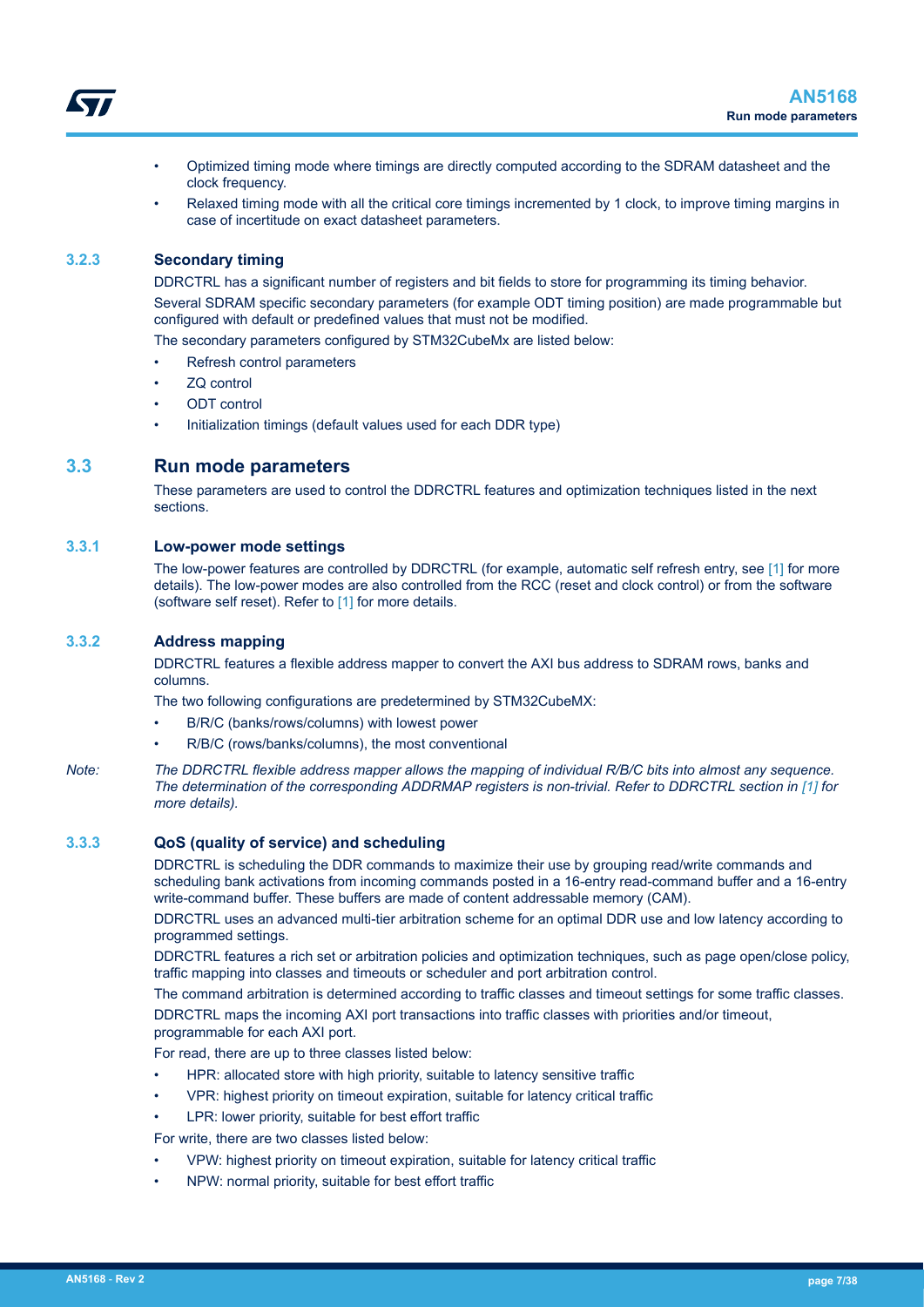<span id="page-7-0"></span>STM32CubeMX proposes predefined configurations aligned with port allocation and QoS settings of the AXI interconnect (refer to [\[1\]](#page-0-0) for more details).

STM32MP15x use a common QoS strategy except that :

- STM32MP15x feature 2 AXI port.
- STM32MP15x feature dual read queue per port supporting 3 read traffic classes (H/V/LPR).

The settings described in Table 1, [Table 2](#page-8-0) and [Table 3](#page-9-0) are applicable to STM32MP15x. For more details, refer to  $[1]$ .

The fixed number of QoS values per master is used by default. The AXI interconnect matrix (AXIM) maps all masters to port 0, except LTDC to port 1 and master port QoS according to the table below.

| <b>Bus master</b>  | <b>Read/write</b> | <b>Used port</b> | <b>Default QoS</b> | <b>Traffic class</b>                   | <b>Read/write QoS</b><br>region |
|--------------------|-------------------|------------------|--------------------|----------------------------------------|---------------------------------|
| <b>CPU</b>         | Read/write        | $\mathbf{0}$     | 12                 | Latency sensitive                      | $\overline{2}$                  |
| <b>LTDC</b>        | Read              | 1                | 11                 | Latency critical                       |                                 |
| <b>ETH</b>         | Read/write        | $\Omega$         | 7                  |                                        |                                 |
| $MCU^{(1)}$        | Read/write        | $\Omega$         | 6                  |                                        | 1                               |
| <b>USBH</b>        | Read/write        | $\Omega$         | 5                  | Latency critical<br><b>Best effort</b> |                                 |
| SDMMC <sub>1</sub> | Read/write        | $\Omega$         | 4                  |                                        |                                 |
| SDMMC <sub>2</sub> | Read/write        | $\Omega$         | 4                  |                                        |                                 |
| <b>GPU</b>         | Read/write        | $\Omega$         | 3                  | <b>Best effort</b>                     | $\Omega$                        |
| <b>DAP</b>         | Read/write        | $\Omega$         | $\overline{2}$     |                                        |                                 |

**Table 1. Bus masters AXI port assignment and QoS value for STM32MP15x**

*1. MCU is referring to the bus masters DMA1/2, OTG and SDMMC3.*

The DDRCTRL QoS and scheduling parameters are set as follows:

- Two AXI port configurations recommended for x16 and x32 for improved RT traffic especially LTDC mapped to port 1
- QoS values (0 to 15) are mapped to classes for all ports read as follows:
	- Region 2 with  $12 ≤ O<sub>0</sub>S ≤ 15$  are mapped to HPR.
	- Region 1 with  $4 \le Q<sub>0</sub>S \le 11$  are mapped to VPR.
	- Region 0 with  $0 \le Q$ oS  $\le 3$  are mapped to LPR.
- QoS values (0 to 15) are mapped to classes for all ports write as follows:
	- Region 2 with  $12 \le QoS \le 15$  are mapped to VPW.
	- Region 1 with  $4 \le Q<sub>0</sub>S \le 11$  are mapped to VPW.
	- Region 0 with  $0 \le Q_0S \le 3$  are mapped to NPW.

The QoS model is detailed as follows:

- HPR is allocated to the high-priority read queue and suitable for latency sensitive traffic, with bounded bandwidth.
- VPR/VPW are variable priority, suitable for latency critical or real time critical traffic. VPR or VPW timeout expiration is preempting HPR.
- LPR/NPW are best effort traffic.
- Read are preferred to write.
- Read CAM has allocation for HPR (three entries) and VPR/LPR (13 entries).
- DDRCTRL features an anti-starvation, controlled by max\_starve/run\_length for each queue: HPR and LPR for read, WR for write.
- VPR/VPW time out can be specified per port and per region according to the r/wqos\_map\_timeout parameters, with value in clock cycle coded in hexadecimal. The lower this value is, the faster VPR/VPW goes into the 'expired-VPR/VPW' state, whether time out occurs when transaction is in the AXI port queues or in the CAM store.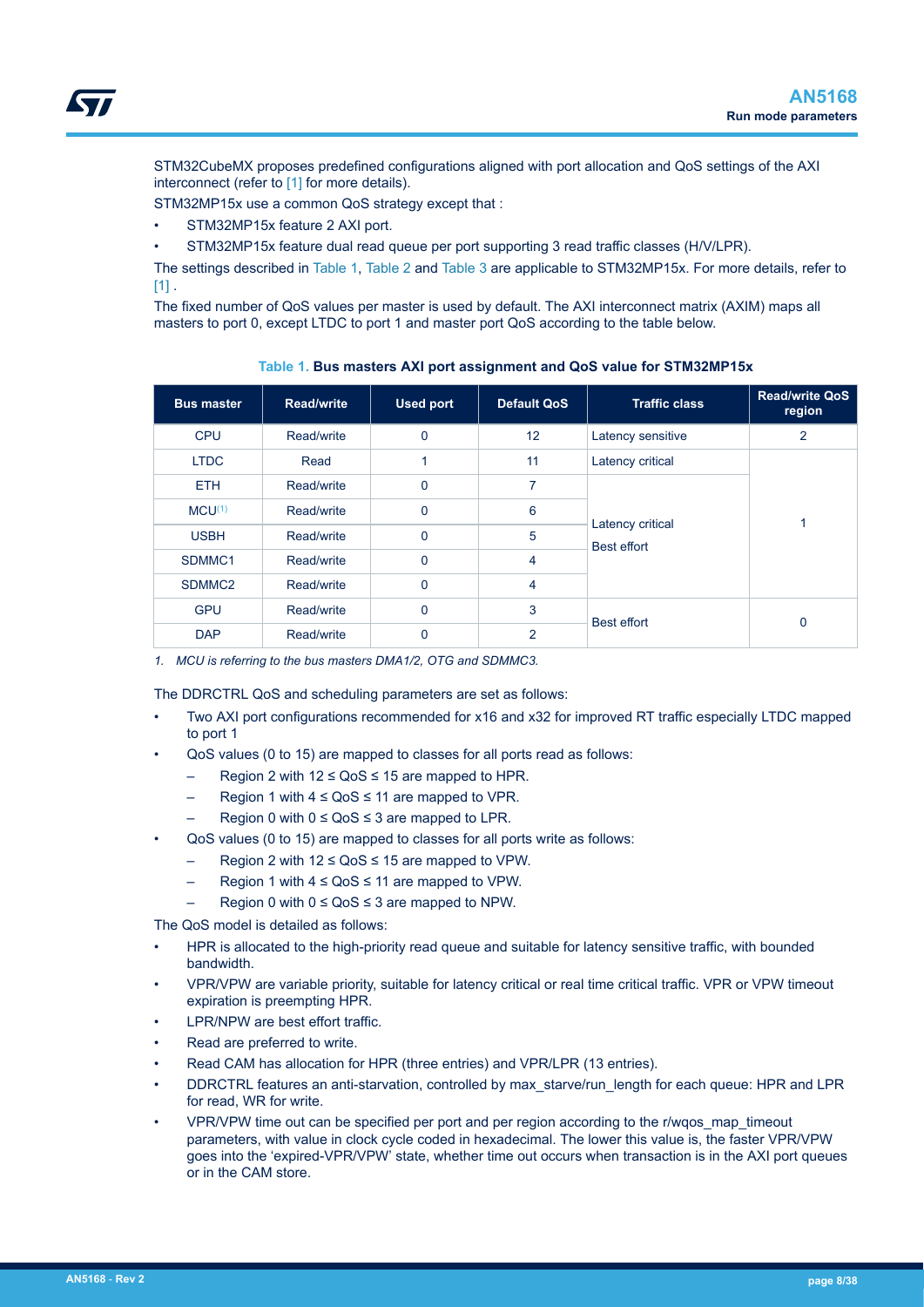<span id="page-8-0"></span>

- Port aging may be used to prevent port starvation in case the head of line blocks at AXI level. As this is not expected, port aging is not used with the proposed configuration.
- Intelligent precharge policy may be used instead of open page policy for power saving.

Parameters and DDRCTRL registers are determined as shown in the tables below.

*Note: QoS settings and scheduling control parameters are static and must be set during the configuration before DDRCTRL is out of reset.*

**Scheduler parameter Value Value Description** sched.rdwr\_idle\_gap 0x0 0x0 Immediate switch between RD/WR transaction store sched.lpr\_num\_entries 0xC HPR: 3 entries, LPR: 13 entries sched.pageclose 0x0 Opens the page policy. sched.prefer write 0x0 Always prefers read to write. sched.force\_low\_pri\_n 0x1 0: force all to low priority (leave to 1) sched1.pageclose\_timer  $0x0$  Not available with open page policy perfhpr1.hpr\_xact\_run\_length  $0x1$  Runs length for HPR. perfhpr1.hpr\_max\_starve 0x1 0x1 Starvation control for HPR set to 1 clock perflpr1.lpr\_xact\_run\_length 0x8 Runs length for LPR. perflpr1.lpr\_max\_starve  $0x200$  Starvation control for LPR set to 512 clock (~1 μs) perfwr1.w\_xact\_run\_length 0x8 Runs length for write. perfwr1.w\_max\_starve 10x400 Dx400 Starvation control for WR set to 1024 clock (~2 μs)

### **Table 2. QoS and scheduling parameters for STM32MP15x**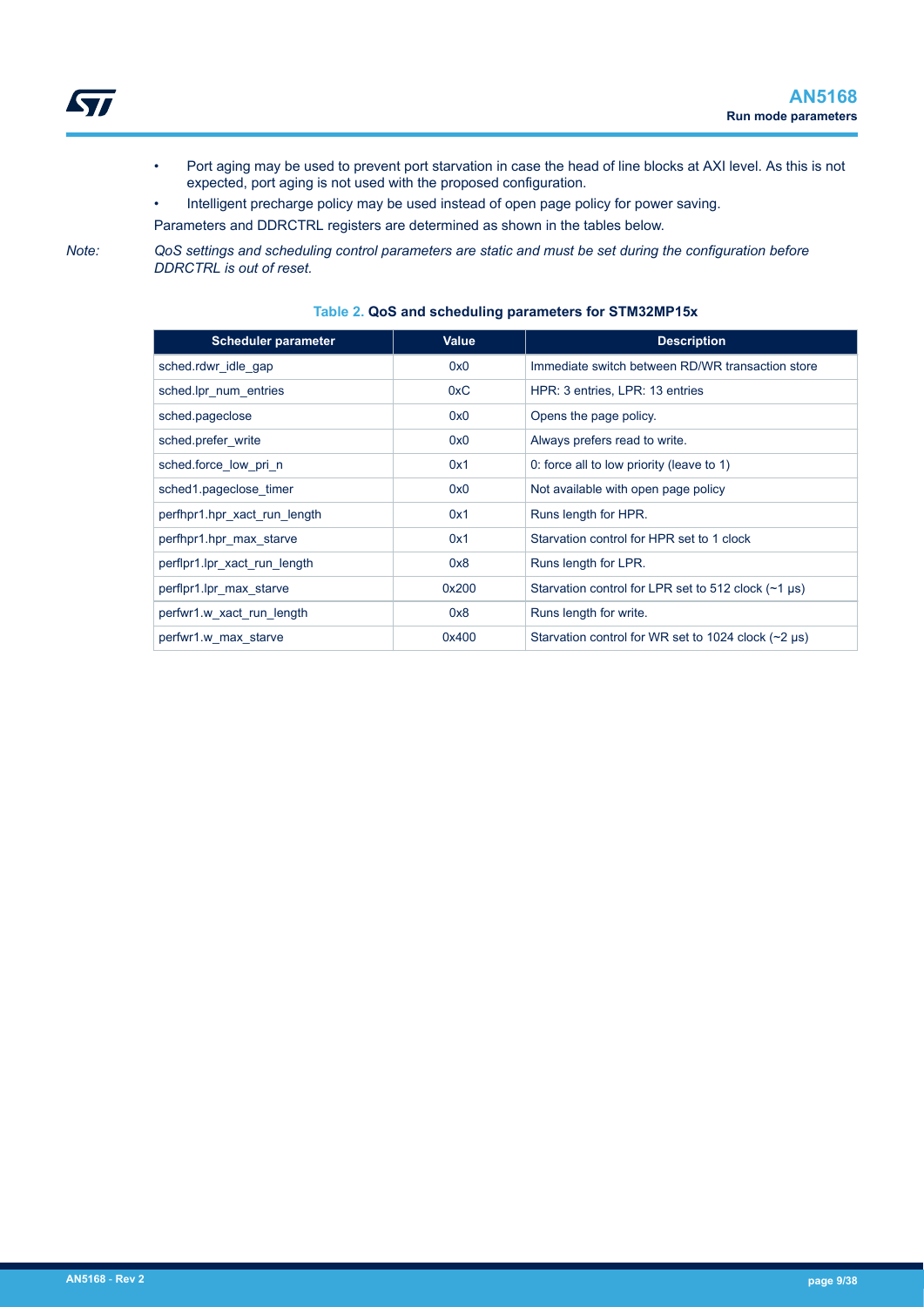<span id="page-9-0"></span>

| <b>AXI port parameter</b>   | Port 0 | Port 1 | <b>Description</b>                                                  |
|-----------------------------|--------|--------|---------------------------------------------------------------------|
| pcfgr.rdwr_ordered_en       | 0x1    | 0x1    | Preserves the read/write ordering at same address for<br>coherency. |
| pcfgr.rd_port_pagematch_en  | 0x0    | 0x0    | Disables the page match enable for read.                            |
| pcfgr.rd_port_aging_en      | 0x0    | 0x0    | Enables the AXI read port aging.                                    |
| pcfgr.rd port priority      | 0x0    | 0x0    | AXI read port aging initial value to prevent port starvation        |
| pcfgw.wr port pagematch en  | 0x0    | 0x0    | Disables the page match enable for write.                           |
| pcfgw.wr port aging en      | 0x0    | 0x0    | Enables the AXI write port aging.                                   |
| pcfgw.wr_port_priority      | 0x0    | 0x0    | AXI write port aging initial value to prevent port starvation       |
| pctrl.port en               | 0x1    | 0x1    | Enables the AXI port.                                               |
| pcfgqos0.rgos map region2   | 0x2    | 0x2    | Region 2 set to HPR                                                 |
| pcfggos0.rgos map region1   | 0x1    | 0x1    | Region 1 set to LPR or VPR                                          |
| pcfgqos0.rqos_map_region0   | 0x0    | 0x0    | Region 0 set to LPR                                                 |
| pcfgqos0.rqos_map_level2    | 0xB    | 0xB    | Region 2 for rgos > val                                             |
| pcfggos0.rgos map level1    | 0xA    | 0x3    | Region 0 for rgos ≤ val                                             |
| pcfgqos1.rqos map timeoutr  | 0x80   | 0x80   | Timeout for red queue to go to expired VPR set to 128 clocks        |
| pcfgqos1.rgos map timeoutb  | 0x100  | 0x40   | Timeout for blue queue to go to expired VPR set to 256 clocks       |
| pcfgwqos0.wqos_map_region2  | 0x1    | 0x1    | Region 2 set to NPW or VPW                                          |
| pcfgwgos0.wgos map region1  | 0x1    | 0x1    | Region 1 set to NPW or VPW                                          |
| pcfgwgos0.wgos map region0  | 0x0    | 0x0    | Region 0 set to NPW                                                 |
| pcfgwgos0.wgos map level2   | 0xC    | 0xB    | Region 2 for wgos > val                                             |
| pcfgwgos0.wgos map level1   | 0xA    | 0x3    | Region 0 for wgos $\leq$ val                                        |
| pcfgwgos1.wgos map timeout2 | 0x100  | 0x100  | Timeout for write in QoS region 2 to go to expired VPW              |
| pcfgwgos1.wgos map timeout1 | 0x200  | 0x200  | Timeout for write in QoS region 0 and 1 to go to expired VPW        |

### **Table 3. QoS settings per AXI port for STM32MP15x**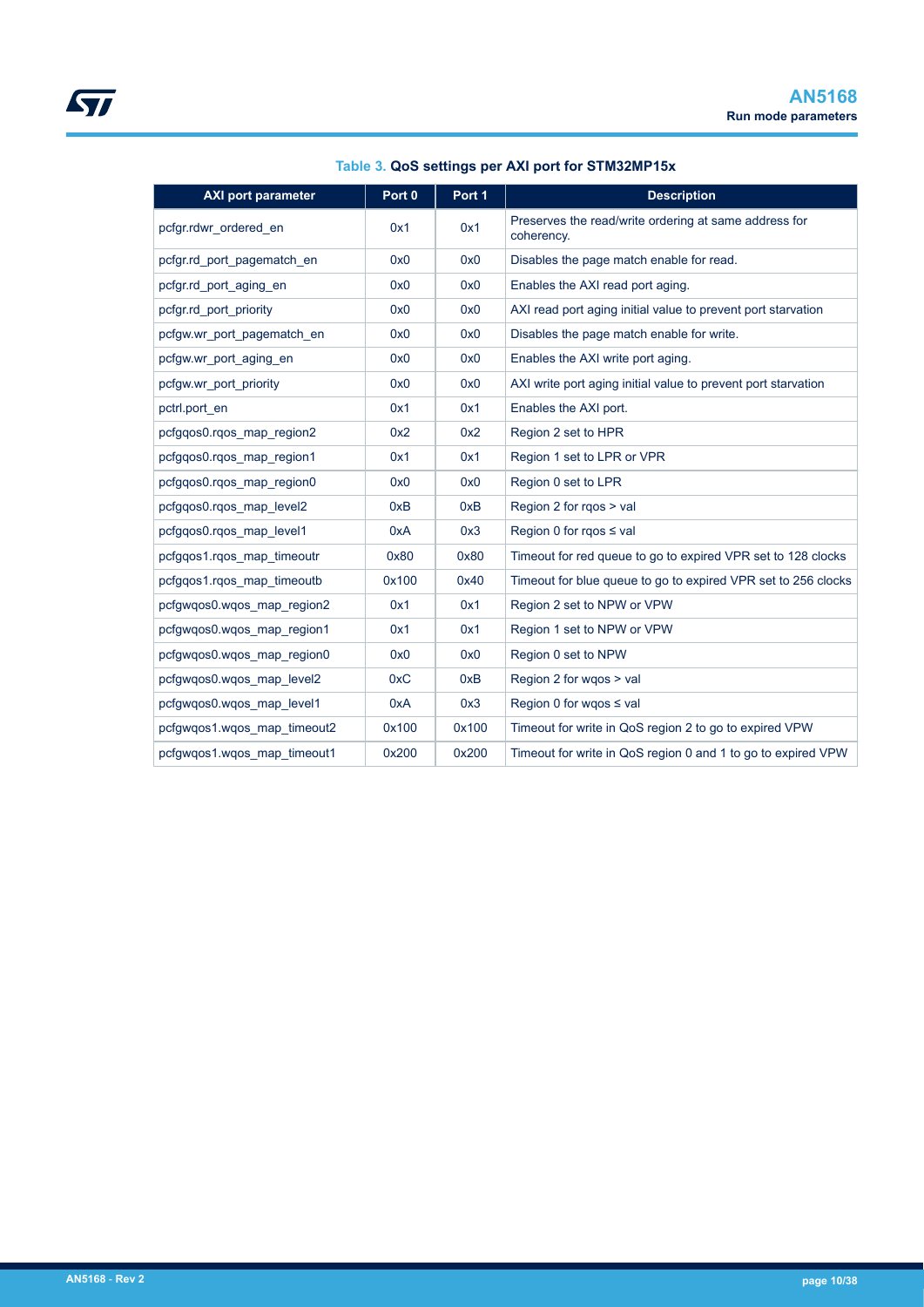<span id="page-10-0"></span>

| <b>Register</b> | <b>Address</b> | Value      | <b>Description</b>                              |
|-----------------|----------------|------------|-------------------------------------------------|
| <b>SCHED</b>    | 0x250          | 0x00000C01 | Scheduler control register                      |
| SCHED1          | 0x254          | 0x00000000 | Scheduler control register 1                    |
| PERFHPR1        | 0x25C          | 0x01000001 | High-priority read CAM register 1               |
| PERFLPR1        | 0x264          | 0x08000200 | Low-priority read CAM register 1                |
| PERFWR1         | 0x26C          | 0x08000400 | Write CAM register 1                            |
| PCFGR 0         | 0x404          | 0x00010000 | Port 0 configuration read register              |
| PCFGW 0         | 0x408          | 0x00000000 | Port 0 configuration write register             |
| PCTRL_0         | 0x490          | 0x00000001 | Port 0 control register (managed by the driver) |
| PCFGQOS0 0      | 0x494          | 0x02100B0A | Port 0 read QoS configuration register 0        |
| PCFGQOS1 0      | 0x498          | 0x00800100 | Port 0 read QoS configuration register 1        |
| PCFGWQOS0 0     | 0x49C          | 0x01100C0A | Port 0 write QoS configuration register 0       |
| PCFGWQOS1 0     | 0x4A0          | 0x01000200 | Port 0 write QoS configuration register 1       |
| PCFGR 1         | 0x4B4          | 0x00010000 | Port 1 configuration read register              |
| PCFGW 1         | 0x4B8          | 0x00000000 | Port 1 configuration write register             |
| PCTRL 1         | 0x540          | 0x00000001 | Port 1 control register (managed by the driver) |
| PCFGQOS0 1      | 0x544          | 0x02100B03 | Port 1 read QoS configuration register 0        |
| PCFGQOS1 1      | 0x548          | 0x00800040 | Port 1 read QoS configuration register 1        |
| PCFGWQOS0 1     | 0x54C          | 0x01100B03 | Port 1 write QoS configuration register 0       |
| PCFGWQOS1 1     | 0x550          | 0x01000200 | Port 1 write QoS configuration register 1       |

### **Table 4. DDRCTRL scheduling and performance control registers**

### **3.3.4 DDRCTRL refresh controller**

The DDRCTRL refresh controller is programmed according to the clock frequency and the SDRAM refresh requirement (JEDEC). The refresh parameters are determined by STM32CubeMX according to the JEDEC timing  $(t_{RFFI}$  and  $t_{RFC}$ ) and programmed to DDRCTRL.RFSHTMG.

The periodic auto-refresh is used by default. However DDRCTRL supports also the following optional features (refer to [\[1\] f](#page-0-0)or more details):

- burst refresh with speculative burst refresh timeout
- per-bank refresh for LPDDR2/3
- refresh command posting by software
- 
- *Note: The LPDDR2/3 temperature derating with mode register 4 (MR4) periodic polling for auto-refresh rate adjust is enabled by default.*
	- *ASR/SRT support can be set during the DDR3 configuration.*

### **3.4 PHY tuning**

It is expected that the DQ and DQS from all byte lanes arrive at DDRPHYC well aligned. The recommendations provided in AN5122 [\[5\]](#page-0-0) help insuring matched delay paths on the PCB. Consequently, the fine step delays, provisioned in the DDRPHYC do not need to be modified and can be left at their default values.

The hardware built-in DQSTRN and RVTRN are launched at startup to determine a suitable window for capturing the DQ read data on DQS/DQS# differential strobe between the preamble and postamble at quarter bit resolution (refer to [\[1\] ,](#page-0-0) section DDRPHYC for more details).

The DQSTRN and RVTRN are robust and expected to never fail; nevertheless the training results are visible in DDRPHYC registers:

- DXnGSR0 and DXnGSR1 with pass/fail, intermittent errors and passing window size information
- DXnDQSTRN with SL and PS values obtained from DQSTRN
- DXnGCR with RVSL values obtained from RVTRN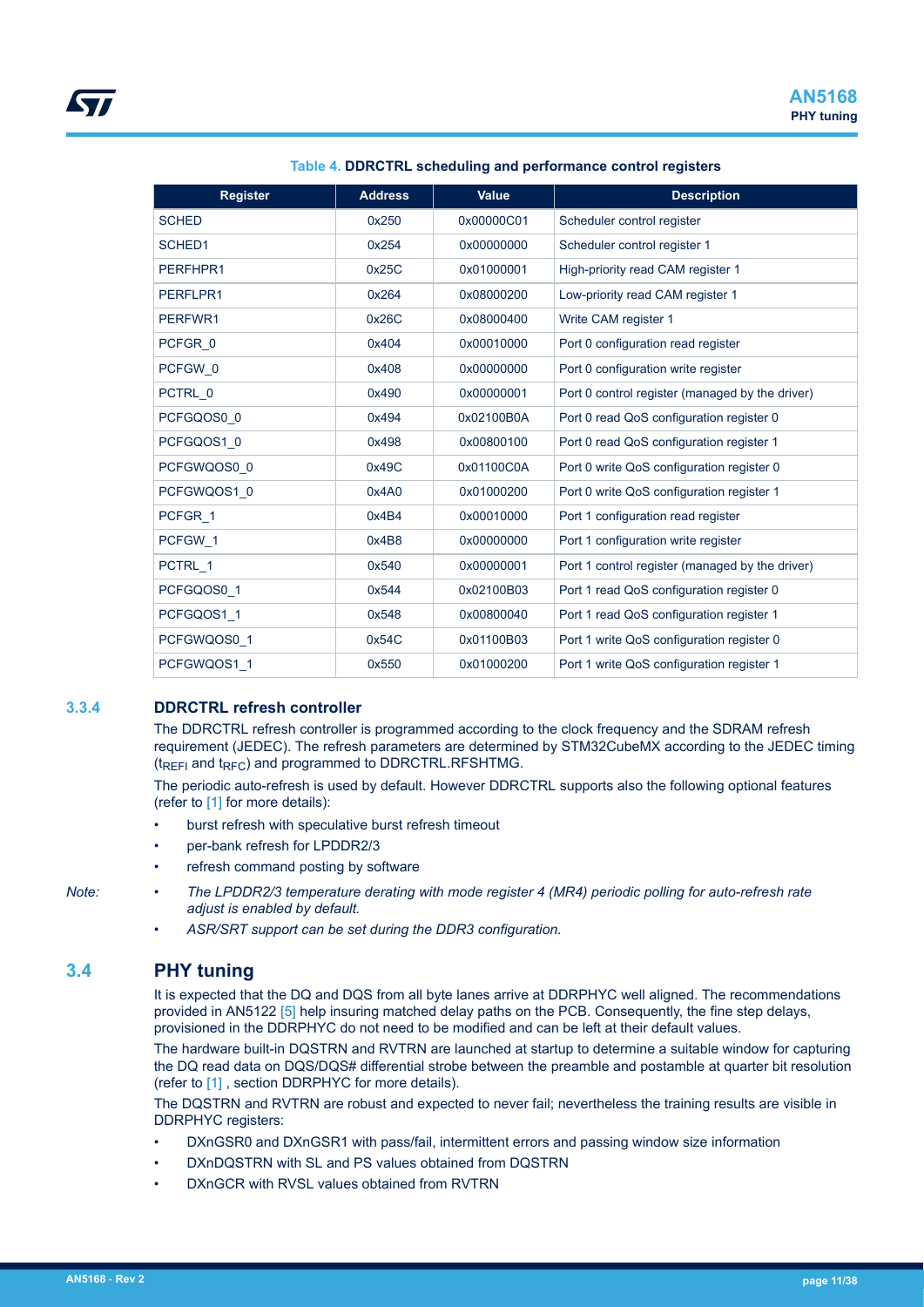These values may be inspected during system bring up or in case of suspicious fail. They should be consistent, with no difference more than 1 quarter period (for SL/PS) between lanes or between multiple startup or multiple boards.

*Note: The Slave DLL phase should be left at nominal position (90°) after DQSTRN and RVTRN. The slave DLL position is configured in register DDRPHYC\_DXnDLLCR.*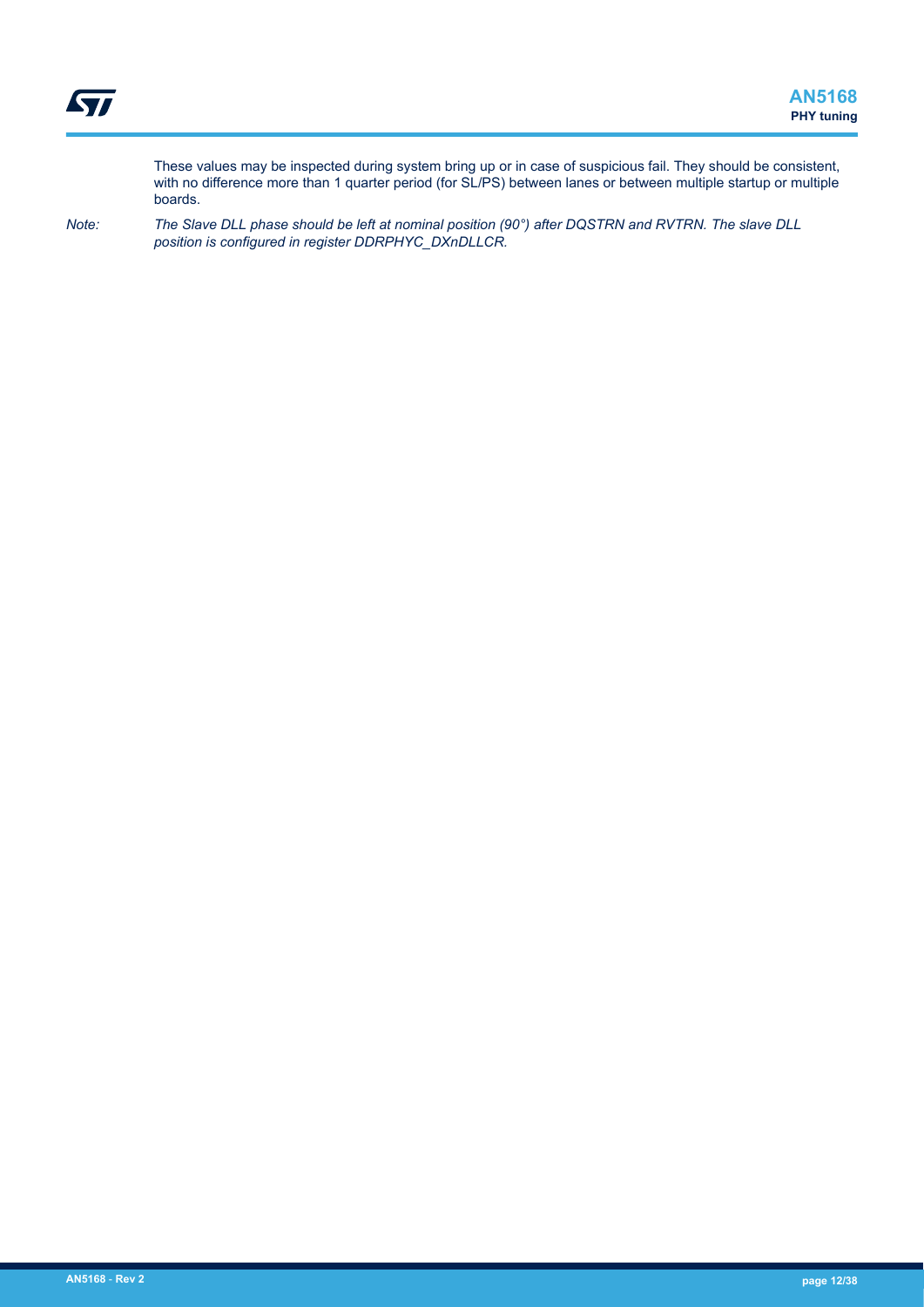# <span id="page-12-0"></span>**4 Configuration sequence and parameters**

The DDRSS subsystem set-up sequence is the following:

- 1. Set up power and clock.
- 2. Release the APB domain reset.
- 3. Load DDRCTRL registers (with SDRAM init skipped).
- 4. Release the DDRCTRL reset and DDRPHYC reset.
- 5. Load DDRPHYC registers
- 6. Launch the complete PHY and DDR initialization by PUB, according to DDRPHYC.PIR, with the steps listed below:
	- a. Initialize DDRPHYC.
	- b. Reset DRAM for DDR3.
	- c. Reset DDL.
	- d. Reset ITM.
	- e. Initialize SDRAM.
	- f. Calibrate the impedance (driver and ODT at PHY and SDRAM).
	- g. Indicate DFI init complete and wait the DDRCTRL normal operating mode.
	- h. Perform the DQSTRN and RVTRN built-in.
	- i. Enable the two AXI ports.

Then tests can be executed during the bring-up.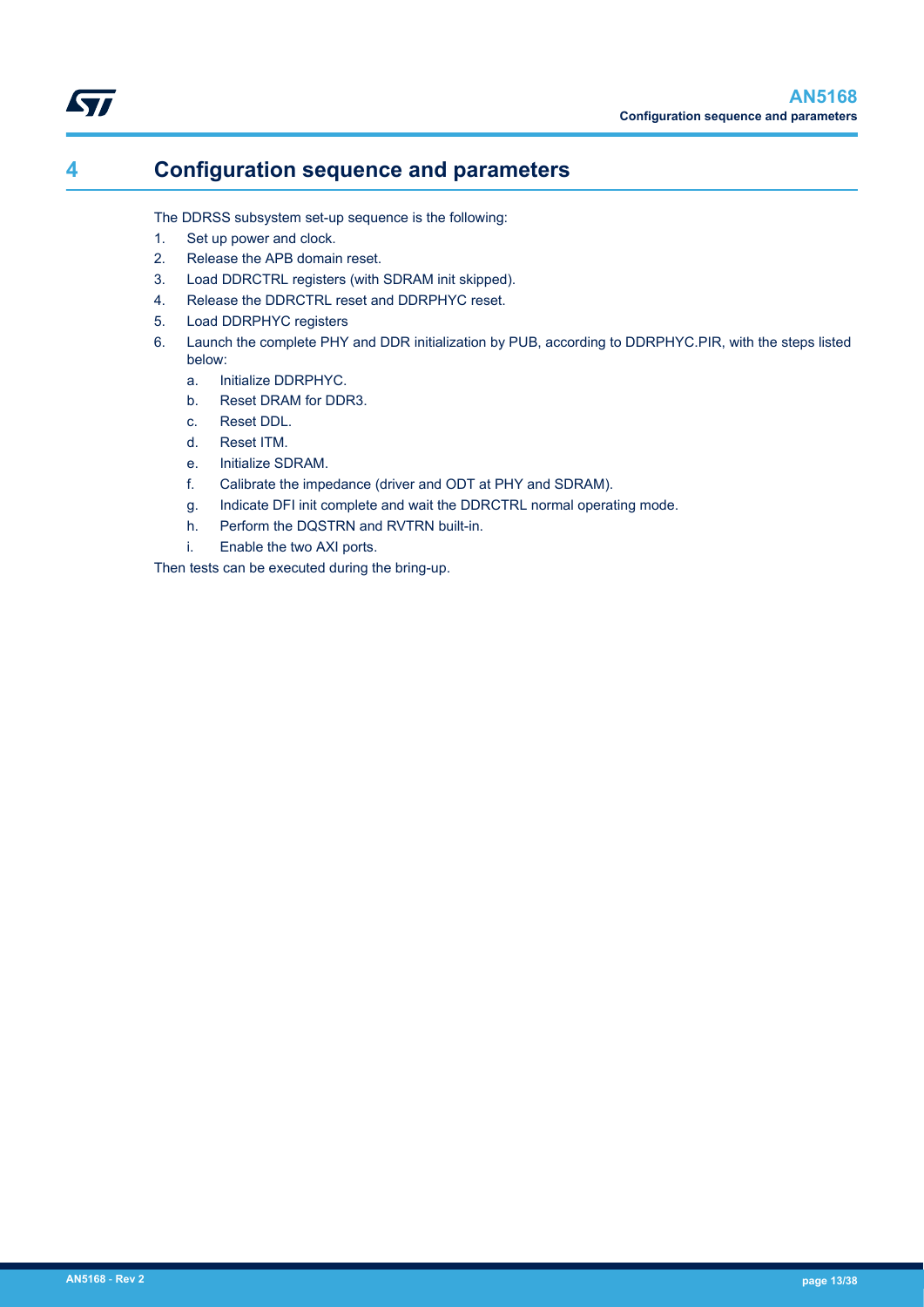# **5 DDR3/3L configuration**

<span id="page-13-0"></span>**kv**r

## **5.1 General considerations about DDR3/3L**

DDR3 and DDR3L configuration are identical, except for power supply and V<sub>REF</sub> as noted below:

- For DDR3:  $V_{DD}$  = 1.5 V and  $V_{REF}$  = 0.75 V
- For DDR3L:  $V_{DD}$  = 1.35 V and  $V_{REF}$  = 0.675 V

They are both referred as DDR3 in this document (refer to [\[2\] f](#page-0-0)or more details).

DDR3 is available in BGA with a 16-bit interface. The STM32CubeMX DDR panel is supporting the configurations listed in Table 5. DDR3 density and topologies.

DDR3 supported topologies are the following:

- 16-bit: single BGA in p2p, with density from 1 to 8 Gbits
- 32-bit: two BGA in fly-by topology, each die with density from 1 to 4 Gbits

| <b>Total DDR density (Mbytes)</b> | <b>16-bit interface</b> | 32-bit interface       |
|-----------------------------------|-------------------------|------------------------|
| 128                               | 1 device x16 (1 Gbit)   | Not available          |
| 256                               | 1 device x16 (2 Gbits)  | 2 device x16 (1 Gbit)  |
| 512                               | 1 device x16 (4 Gbits)  | 2 device x16 (2 Gbits) |
| 1000                              | 1 device x16 (8 Gbits)  | 2 device x16 (4 Gbits) |

### **Table 5. DDR3 density and topologies**

The DDR frequency is set by the STM32CubeMX clock configuration and used by the DDR tool with the following constraints:

- 300 MHz ≤ frequency ≤ 533 MHz (300 MHz is the DDR3 lower limit with DLL on)
- DDR3 DLL off with frequency ≤ 125 MHz

DDR-1066 has three speed bins, G/F/E, according to the STM32CubeMX DDR panel menu selection (respectively CONFIG0/CONFIG1/CONFIG2).

The JEDEC speed grades and speed bins are used to select the closest match to DDR-1066 at frequency ≤ 533 MHz, and to get all the other JEDEC timing parameters. The user only needs to input the CONFIG0/1/2 according to the table below.

| DDR3 speed bin | <b>DDR3</b> speed grade  |                          |                          |                          |                          |
|----------------|--------------------------|--------------------------|--------------------------|--------------------------|--------------------------|
| ۰              | <b>DDR-1066</b>          | <b>DDR-1333</b>          | <b>DDR-1600</b>          | <b>DDR-1866</b>          | <b>DDR-2133</b>          |
| N              | $\overline{\phantom{0}}$ | $\overline{\phantom{a}}$ | ٠                        |                          | <b>CONFIG1</b>           |
| M              | $\overline{\phantom{0}}$ | $\overline{\phantom{0}}$ | $\overline{\phantom{a}}$ | <b>CONFIG1</b>           | <b>CONFIG1</b>           |
| L              | $\overline{\phantom{a}}$ | $\overline{\phantom{a}}$ | $\overline{\phantom{a}}$ | <b>CONFIG1</b>           | CONFIG2                  |
| K              | $\overline{\phantom{0}}$ | $\overline{\phantom{a}}$ | <b>CONFIG1</b>           | <b>CONFIG1</b>           | <b>CONFIG2</b>           |
| J              |                          | <b>CONFIG0</b>           | <b>CONFIG1</b>           | CONFIG2                  |                          |
| H              |                          | <b>CONFIG1</b>           | CONFIG2                  |                          |                          |
| G              | <b>CONFIG0</b>           | <b>CONFIG1</b>           | CONFIG2                  | ٠                        | $\overline{a}$           |
| F              | <b>CONFIG1</b>           | CONFIG2                  | ٠                        | $\overline{\phantom{0}}$ | $\overline{\phantom{0}}$ |
| E              | <b>CONFIG2</b>           |                          | ۰                        |                          | $\overline{a}$           |

### **Table 6. DDR3 datasheet index value according to speed grade/speed bin**

By default, the CONFIG0 is selected with the conservative timings corresponding to 8-8-8 fundamental triplet timing at 533 MHz.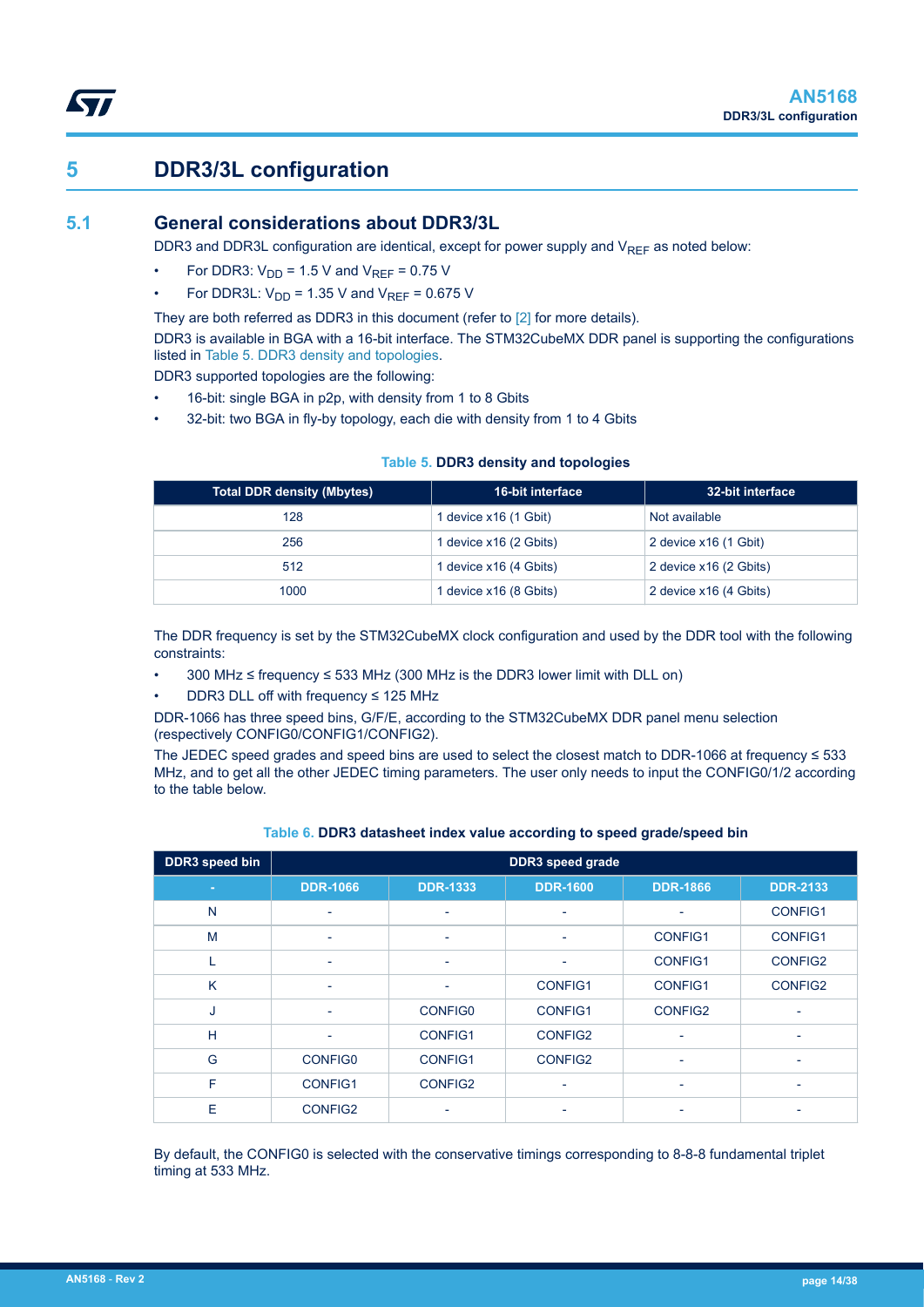<span id="page-14-0"></span>The CL/CWL parameters are determined according to the frequency with the datasheet selector (0,1 or 2) information according to the table below.

| <b>CONFIGX</b> | <b>Frequency range (MHz)</b> |                      |                      |                      |
|----------------|------------------------------|----------------------|----------------------|----------------------|
| $\sim$         | $f \leq 125$                 | $300 \le f \le 333$  | $333 < f \leq 400$   | $400 < f \leq 533$   |
| CONFIG0        |                              |                      |                      | $CL = 8$ , $CWL = 6$ |
| CONFIG1        |                              | $CL = 6$ , $CWL = 6$ |                      | $CL = 7$ , $CWL = 6$ |
| CONFIG2        |                              |                      | $CL = 6$ , $CWL = 6$ |                      |

### **Table 7. CL/CWL versus frequency and datasheet index**

Several timing parameters may have a lower value than DDR-1066 and may be overridden in the DDR configuration tool advanced parameters. However this has a marginal impact on performances. Propose defaults parameters according to bin selection is usually sufficient.

# **5.2 DDR3 power-up sequence, initialization and ZQ calibration**

The DDR3 power-up sequence is specified by JEDEC with a voltage ramping,  $V_{DD}V_{DDQ}$ , generated from a single supply with a ramp < 200 ms.

The DDR3 initialization sequence is specified as follows:

- 1. Optionally maintain RESET# low for a minimum of either 200 μs (power-up initialization) or 100 ns (poweron initialization). DDRPHYC drives RESET# low from the beginning of the reset assertion. Therefore this step may be skipped if enough time have already expired to satisfy the RESET# low time.
- 2. After RESET# is deasserted, wait a minimum of 500 μs with CKE low.
- 3. Apply NOP and drive CKE high.
- 4. Wait a minimum of  $t_{XPR}$ .
- **Caution:** DDRPHYC, DDR mode and DDRCTRL registers must be consistently programmed. Mismatches between the register fields may cause transaction failures. Secure that all register fields are consistently programmed before starting any SDRAM transaction.
	- 5. Issue a load mode register 2 (MR2) command.
	- 6. Issue a load mode register 3 (MR3) command.
	- 7. Issue a load mode register (MR1) command to set parameters and enable DLL.
	- 8. Issue a load mode register (MR0) command to set parameters and reset DLL.
	- 9. Issue a ZQ calibration command.
	- 10. Wait 512 SDRAM clock cycles for the DLL to lock  $(t_{D+K})$  and ZQ calibration (t<sub>zOinit</sub>) to finish.

This wait time is relative to step 8, when the DLL reset command is issued onto the SDRAM command bus. The DDR3 Initialization is fully controlled by DDRPHYC. The PTR0/1/2 registers define the initialization timings parameters that are adjusted to clock frequency. The complete initialization is triggered by the PIR register.

### **5.3 Frequency range restriction**

The clock frequency must respect the following conditions:

- When DLL on, 300 MHz  $\leq f \leq 533$  MHz.
- When DLL off, f < 125 MHz.

As DLL is on by default, the DLL off mode does not present significant interest and cannot be used directly.

### **5.4 On-die-terminations (ODTs)**

ODTs are essential to improve the signal integrity. They can be used with all DDR3 topologies (16-bit and 32-bit interfaces).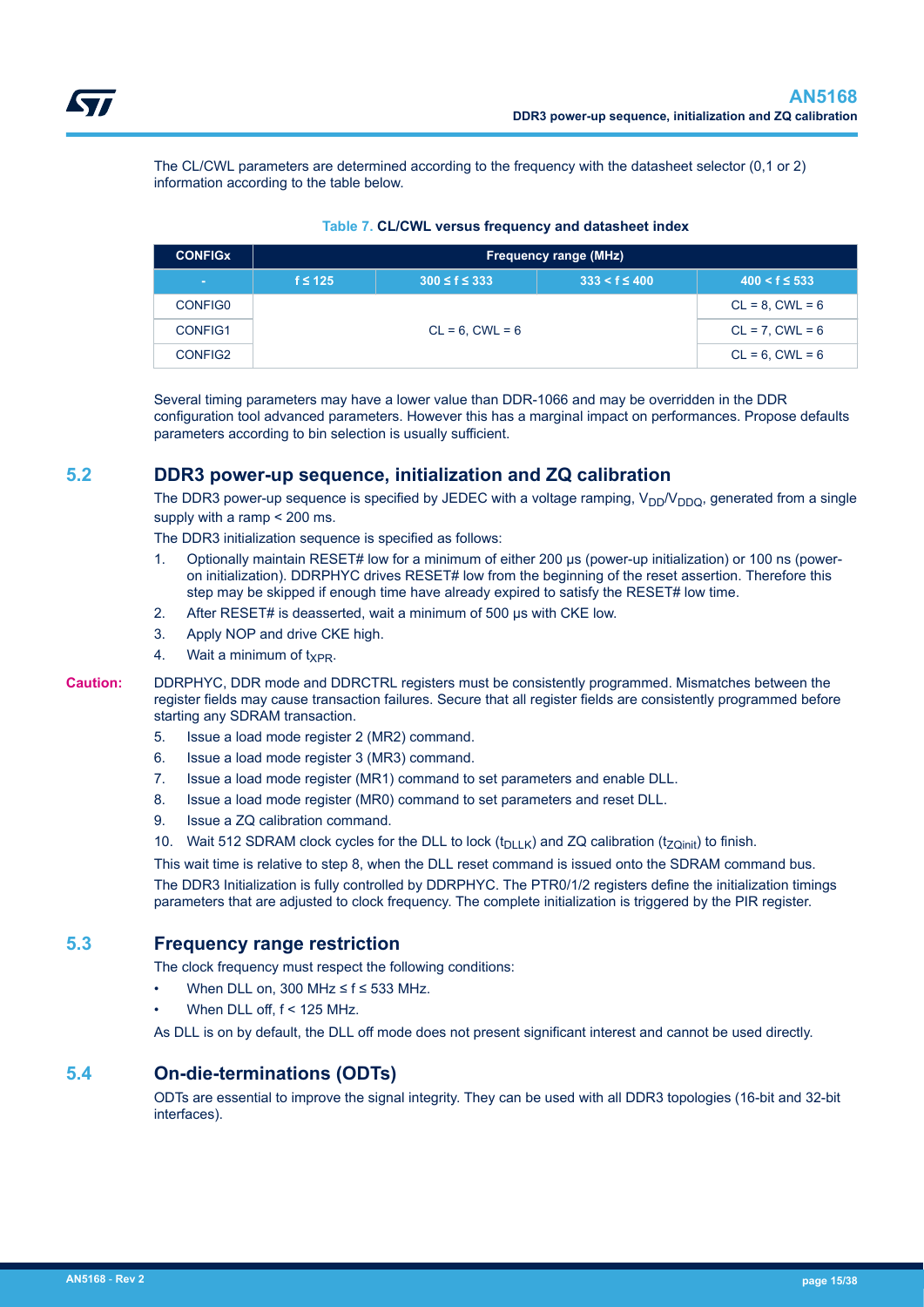<span id="page-15-0"></span>ODTs are applicable to DQ/DQS byte lanes as described below:

• The local PHY ODTs are dynamically switched during read operations. The ODTs impedance is programmable via ZQ0CR1.ZPROG[7:4] (see Table 8). The DQ/DQS and A/C output impedance is programmable via ZQ0CR1.ZPROG[3:0] (see [Table 9](#page-16-0)).

By default ZPROG[7:0] = 0x38 setting the DQ/DQS and A/C output impedance to 53 Ω and the DQ/DQS ODT impedance to 80 Ω. These values are a good compromise between signal levels, signal reflection and power optimizations

- The SDRAM ODTs are dynamically switched during write operations by the ODT pin. DDR is setup with RTT\_WR (also named dynamic ODT) and controlled by MR2[1:0] as follows:
	- $-$  MR2[1:0] = 0b00: disabled
	- $MR2[1:0] = 0b01: 60 Ω$
	- $MR2[1:0] = 0b10: 120 Ω$

*Note: The DDR3 RTT\_NOM mode is not used and not needed with single rank.*

The DQ/DQS output impedance on DDR side is set by MR1[1] as follows:

- $MR1[1] = 0: 40 Ω$
- $MR1[1] = 1: 34 Ω$

The nominal configuration for DDR3 is DQ/DQS output impedance to 40  $\Omega$  and ODT impedance to 60  $\Omega$  (set by MR2 mode register).

| ZPROG[7:4] | ODT impedance $(\Omega)$ |
|------------|--------------------------|
| 0x0        | ٠                        |
| 0x1        | 120                      |
| 0x2        | 96                       |
| 0x3        | 80                       |
| 0x4        | 69                       |
| 0x5        | 60                       |
| 0x6        | 52                       |
| 0x7        | 46                       |
| 0x8        | 40                       |
| 0x9        | 37                       |
| 0xA        | 34                       |
| 0xB        | 32                       |
| 0xC        | 30                       |
| 0xD        | 28                       |
| 0xE        | 26.5                     |
| 0xF        | 25                       |

### **Table 8. ODT impedance versus ZPROG bits (RZQ = 240 Ω ± 1 % )**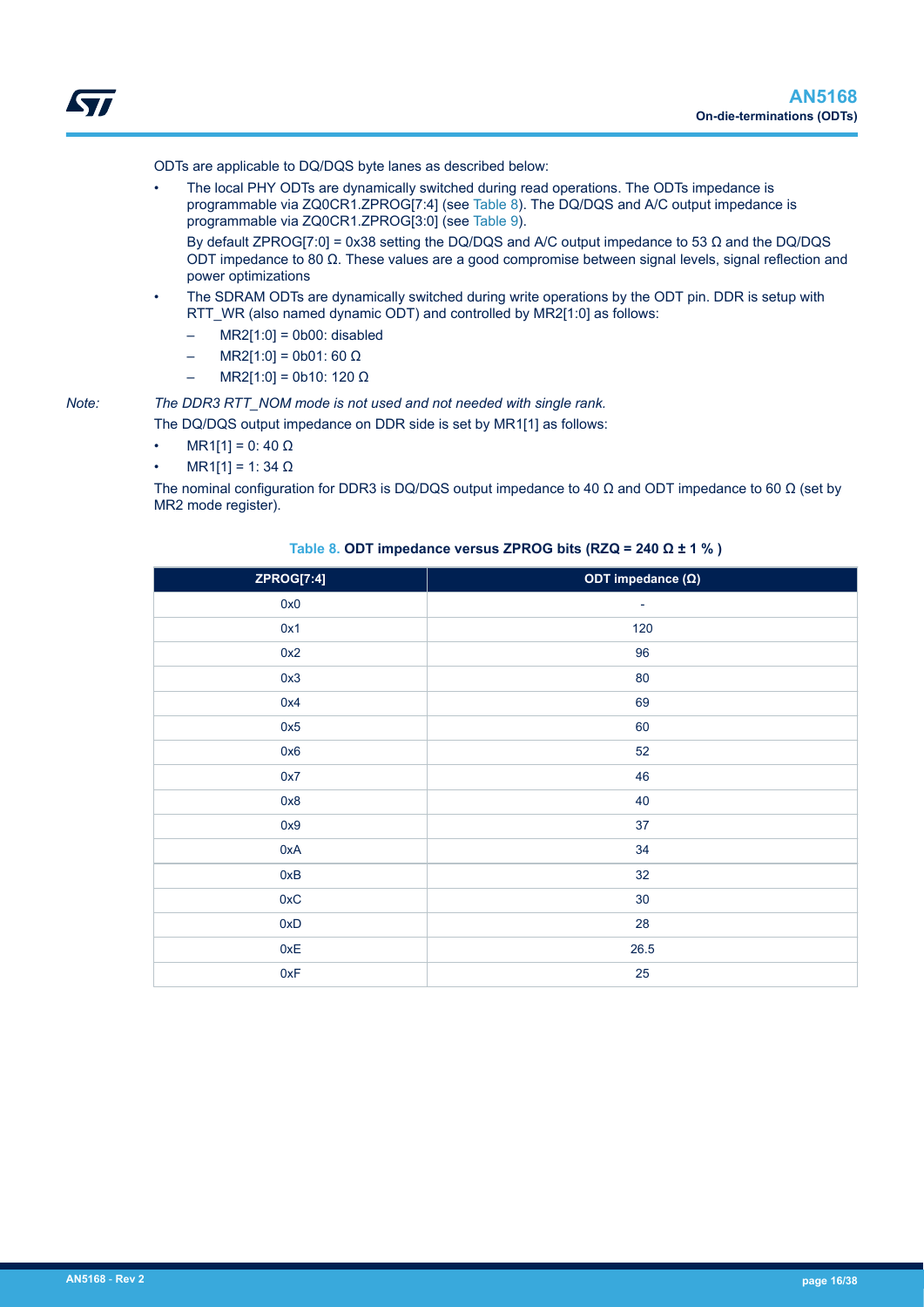<span id="page-16-0"></span>

| ZPROG[3:0] | DQ/DQS and A/C impedance $(\Omega)$ |
|------------|-------------------------------------|
| 0x0 t0 0x4 | -                                   |
| 0x5        | 80                                  |
| 0x6        | 69                                  |
| 0x7        | 60                                  |
| 0x8        | 53                                  |
| 0x9        | 48                                  |
| 0xA        | 44                                  |
| 0xB        | 40                                  |
| 0xC        | 37                                  |
| 0xD        | 34                                  |
| 0xE        | 32                                  |
| 0xF        | 30                                  |

**Table 9. DQ/DQS and A/C output impedance versus ZPROG bits (RZQ = 240 Ω ± 1 %)**

The ODT turn on/off timings are controlled as follows:

- DDRPHYC side: DXnGCR.RTTOAL and DXnGCR.RTTOH parameters ODTs are turned on 2.25 cycles before read and turned off one cycle after the last byte.
- DDR side: via ODT pin by DDRCTRL according to ODTCFG.WR\_ODT\_DELAY and ODTCFG.WR\_ODT\_HOLD

ODTs are placed WL-2 cycles ahead of the write burst and asserted during 6 cycles for BL = 8.

*Note: The PHY ODTs are activated by internal signal TE = 1 and ODT on/off switching may cause significant current switching and potentially affecting PDN that may disturb CK/CK# and induce jitter. Higher ODTs values reduce the current switching and may be used to reduce the supply noise in case of issue.*

## **5.5 Command/address lanes (C/A) terminations**

The RTT terminations are used for C/A bus with fly-by topology in 32-bit and eventually in 16-bit configuration (refer to [\[5\] f](#page-0-0)or more details)

The RTT termination presence does not impact DDR configuration.

## **5.6 Impedance calibration (ZCAL)**

The DDR3 signal impedance needs to be accurate both on local PHY and DDR PHY. This is accomplished by the impedance calibration (ZCAL), that is the calibration of both output driver and ODT impedances.

### **5.6.1 PHY**

DDRPHYC features a ZCAL engine to adjust the SSTL I/O impedance to programmed values, relying on the external RZQ = 240 Ω +/- 1 %.

ZCAL is automatically triggered during the initialization.

ZCAL can also be launched later by software. In addition DDRCTRL is supporting the DFI controller PHY update that can be used to issue ZCAL at regular time intervals (or self-refresh exit).

The PHY impedances are programmed with ZPROG as detailed in [Section 5.4 On-die-terminations \(ODTs\).](#page-14-0)

### **5.6.2 SDRAM**

The four impedances are calibrated as detailed below, relying on the external RZQ = 240  $\Omega$  ± 1 %:

- Driver pull-up or pull-down: two possible values, 34 Ω (default) and 40 Ω
- ODT pull-up or pull-down: multiple possible values (default = 60 Ω)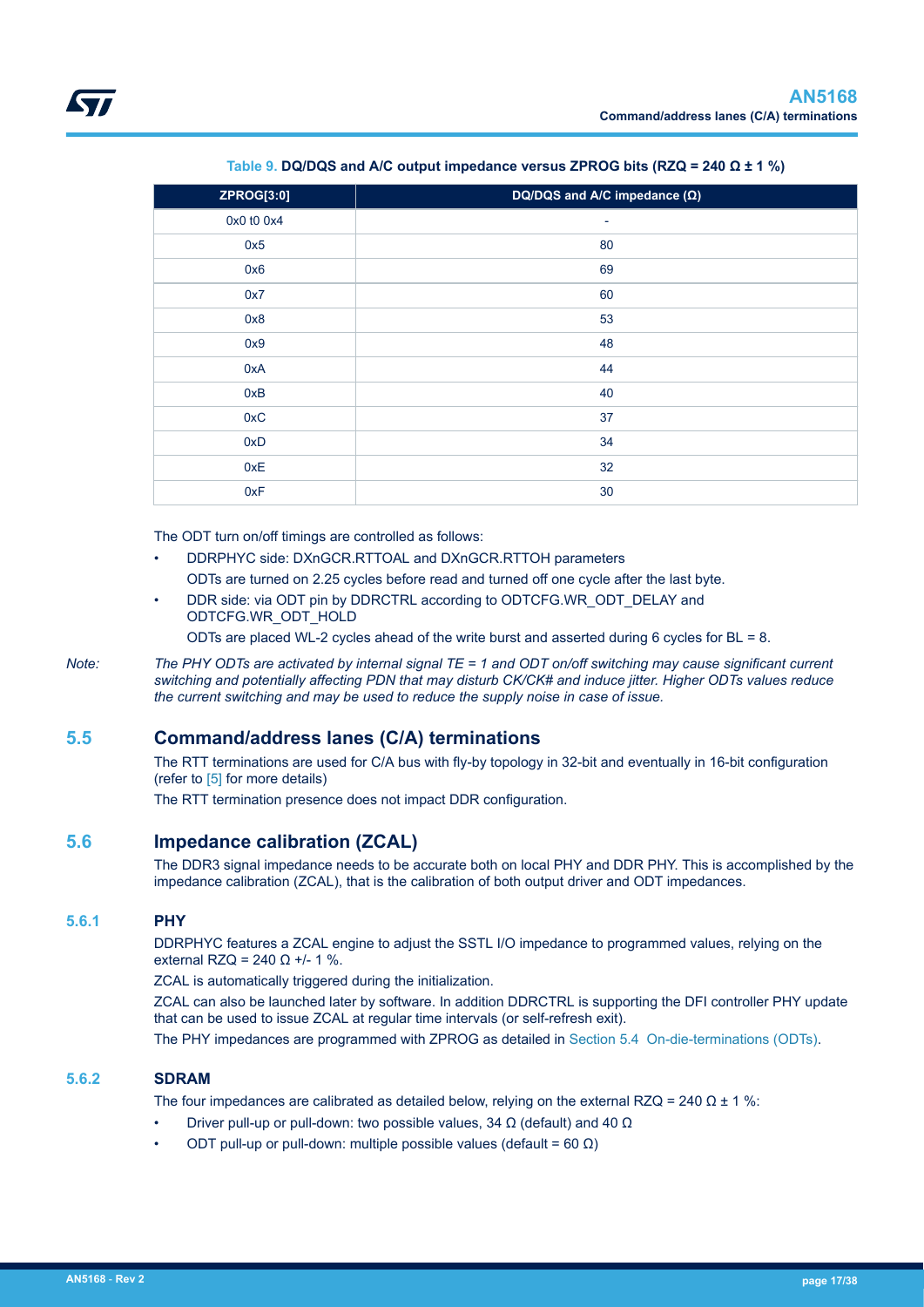<span id="page-17-0"></span>The SDRAM calibrations are triggered by ZQCL or ZQCS commands as follows:

- The ZQCL command is used for initial calibration during the power-up initialization sequence and launched by DDRPHYC. This command may be issued also later by DDRCTRL at self refresh exit, depending on the system environment. ZQCL takes 256 clocks.
- The ZQCS command may be used for periodic calibrations to account for voltage and temperature variations. This command is issued by DDRCTRL at regular time intervals. ZQCS takes 64 clocks.

### **5.7 DLL on/off mode**

DLL is on by default with DDR3. The DLL-OFF mode operation is restrictive and with low interest. However DLL may be turned off during the DDR3 power-down mode according to MR0[12] for power saving, as detailed below:

- When MR0[12] = 0 (DDR3 slow-exit mode),  $t_{XSDLL}$  is applied on power-down exit (PDE).  $t_{XSDLL}$  is a 512 clocks delay from PDE to any command that requires the DLL to be locked.
- When MR0[12] = 1 (DDR3 fast-exit mode), only  $t_{\text{XS}}$  is applied on PDE.

By default, the DDR tool uses the fast-exit mode (MR0[12] = 1) for lowest latency impact in case of automatic power-down entry.

## **5.8 DDRPHYC built in DQSTRN**

The DQS gate training (DQSTRN), is launched by default during the initialization. DQSTRN uses the DDR array and read/write operation (row/bank/column zero by default).

DQSTRN using MPR may be supported by DDRPHYC but this is not proposed as option.

DQSTRN is fully controllable by the PUB registers: launching, row/bank/column, pattern and status report (see [\[1\]](#page-0-0) for more details). Built-in DQS gate training is run on every startup with an update of the DXnDQSTR registers. The training status is reported in the DXnGSR0/1 registers.

### **5.9 DDRPHYC built in RVTRN**

The Read Valid training (RVTRN) is deemed not needed for DDR3 therefore RVTRN is not launched.

*Note:* DDR3 have lower  $t_{DOSCK}$  spread because of DLLs characteristics.

### **5.10 DDR3 configuration example**

This example shows the DDR3 configuration on a board with a dual 4-Gbit DDR3L.

The clock frequency is defined by the STM32CubeMx clock configuration (528 MHz in this example).

The DDR type and width are defined in the STM32CubeMx pinout and configuration.

The values for this examples are the following:

- DDR type: DDR3/DDR3L
- Width: 32 bits
- Density: 4 Gbits

The other parameters are set as follows in the DDR parameters window according to the scroll window menus and tick boxing:

- Speed bin grade: DDR3-1066 / 8-8-8
- Impedance during read: Ron 40 Ω and ODT = 80 Ω (default)
- Impedance during write: Ron 53 Ω and ODT = 60 Ω (default)
- Address mapping configuration: R/B/C
- Relax timing mode: (tick box)
- Temperature case over 85 °C (tick box)
- Datasheet selection: 0
- Sched/Qos option: 2

### *Note: The PHY byte lanes are enabled according to the interface width as follows:*

- *All byte lanes on in 32-bit mode*
- *Byte lanes 2/3 off in 16-bit mode*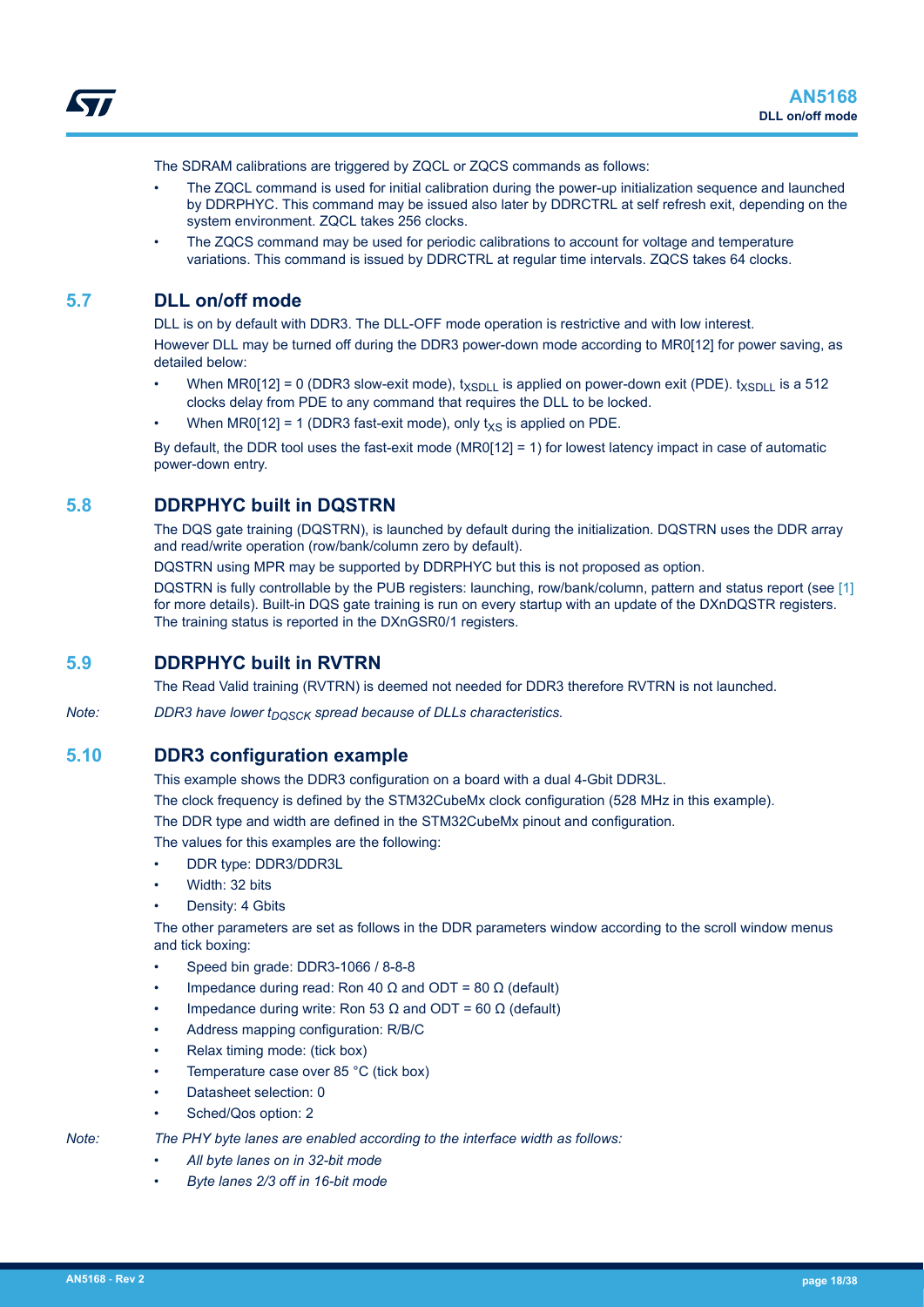<span id="page-18-0"></span>The relaxed timing mode is used to increment the core timings by 1 to improve timing margins. This must be done in case of suspicious failures.

The register values for the above configuration are detailed in the tables below.

| Peripheral     | Register          | <b>Address</b> | <b>Value</b> |
|----------------|-------------------|----------------|--------------|
|                | <b>RFSHTMG</b>    | 0x064          | 0x0040008B   |
|                | DRAMTMG0          | 0x100          | 0x121B1214   |
|                | <b>DRAMTMG1</b>   | 0x104          | 0x000A041C   |
|                | DRAMTMG2          | 0x108          | 0x0608090F   |
|                | DRAMTMG3          | 0x10C          | 0x0050400C   |
| <b>DDRCTRL</b> | DRAMTMG4          | 0x110          | 0x08040608   |
|                | DRAMTMG5          | 0x114          | 0x06060403   |
|                | DRAMTMG6          | 0x118          | 0x02020002   |
|                | DRAMTMG7          | 0x11C          | 0x00000202   |
|                | DRAMTMG8          | 0x120          | 0x00001005   |
|                | DRAMTMG14         | 0x138          | 0x000000A0   |
|                | <b>ODTCFG</b>     | 0x240          | 0x06000600   |
|                | PTR <sub>0</sub>  | 0x018          | 0x0022AA5B   |
|                | PTR <sub>1</sub>  | 0x01C          | 0x04841104   |
|                | PTR <sub>2</sub>  | 0x020          | 0x042DA068   |
|                | DTPR <sub>0</sub> | 0x034          | 0x38D488D0   |
| <b>DDRPHYC</b> | DTPR1             | 0x038          | 0x098B00D8   |
|                | DTPR <sub>2</sub> | 0x03C          | 0x10023600   |
|                | MR <sub>0</sub>   | 0x040          | 0x00000840   |
|                | MR <sub>1</sub>   | 0x044          | 0x00000000   |
|                | MR <sub>2</sub>   | 0x048          | 0x00000248   |

### **Table 10. DDRCTRL and DDRPHYC timings register values**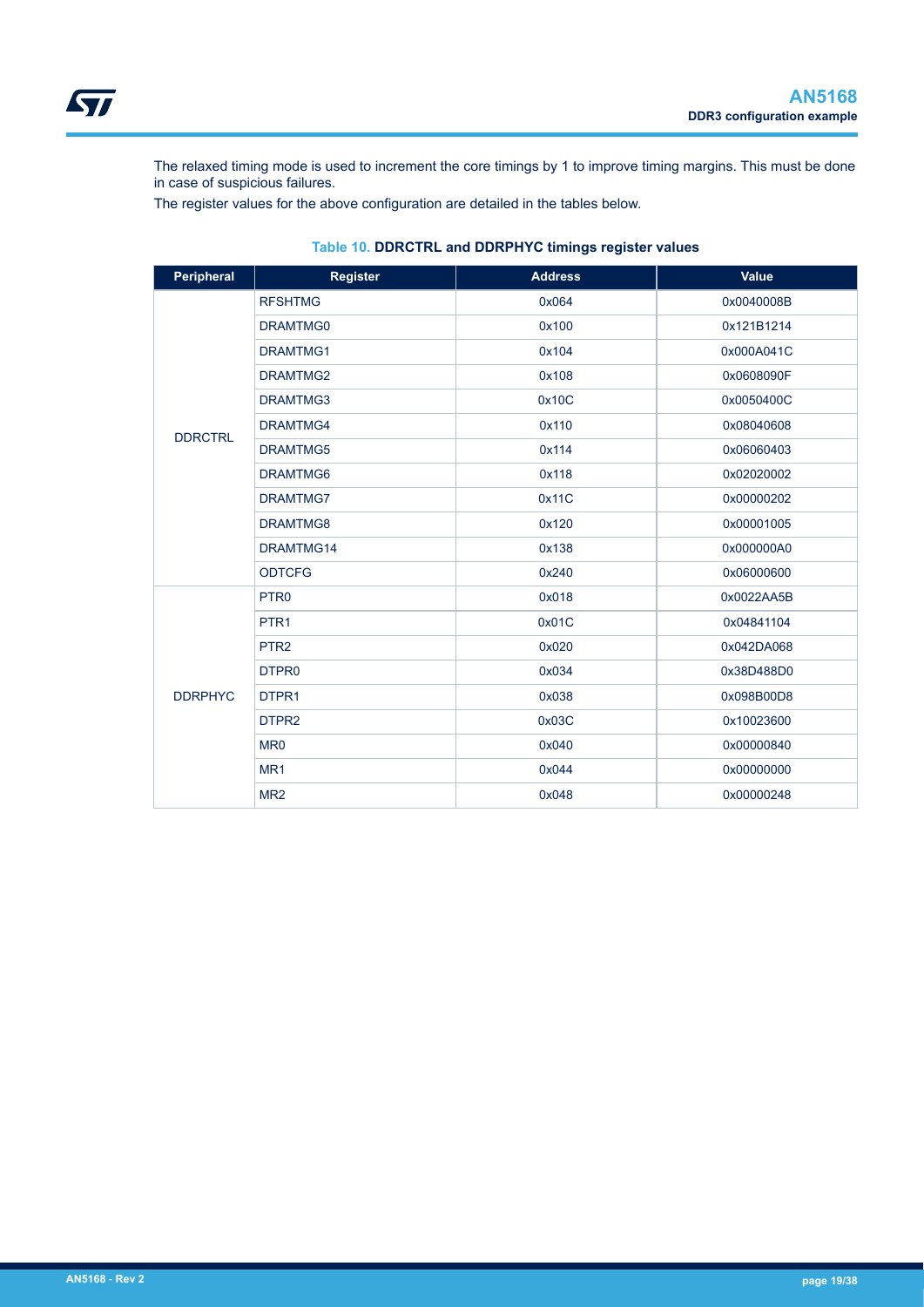<span id="page-19-0"></span>

| Peripheral     | <b>Register</b>     | <b>Address</b> | <b>Value</b> |
|----------------|---------------------|----------------|--------------|
|                | <b>MSTR</b>         | 0x000          | 0x00040401   |
|                | <b>MRCTRL0</b>      | 0x010          | 0x00000010   |
|                | <b>MRCTRL1</b>      | 0x014          | 0x00000000   |
|                | <b>DERATEEN</b>     | 0x020          | 0x00000000   |
|                | <b>DERATEINT</b>    | 0x024          | 0x00800000   |
|                | <b>PWRCTL</b>       | 0x030          | 0x00000000   |
|                | <b>PWRTMG</b>       | 0x034          | 0x00400010   |
|                | <b>HWLPCTL</b>      | 0x038          | 0x00000000   |
|                | <b>RFSHCTL0</b>     | 0x050          | 0x00210000   |
|                | RFSHCTL3            | 0x060          | 0x00000000   |
|                | <b>CRCPARCTLO</b>   | 0x0C0          | 0x00000000   |
|                | ZQCTL <sub>0</sub>  | 0x180          | 0xC2000040   |
| <b>DDRCTRL</b> | DFITMG0             | 0x190          | 0x02060105   |
|                | DFITMG1             | 0x194          | 0x00000202   |
|                | DFILPCFG0           | 0x198          | 0x07000000   |
|                | DFIUPD <sub>0</sub> | 0x1A0          | 0xC0400003   |
|                | DFIUPD1             | 0x1A4          | 0x00000000   |
|                | DFIUPD <sub>2</sub> | 0x1A8          | 0x00000000   |
|                | <b>DFIPHYMSTR</b>   | 0x1C4          | 0x00000000   |
|                | <b>ODTMAP</b>       | 0x244          | 0x00000001   |
|                | DBG <sub>0</sub>    | 0x300          | 0x00000000   |
|                | DBG1                | 0x304          | 0x00000000   |
|                | <b>DBGCMD</b>       | 0x30C          | 0x00000000   |
|                | <b>POISONCFG</b>    | 0x36C          | 0x00000000   |
|                | <b>PCCFG</b>        | 0x400          | 0x00000010   |
|                | <b>PGCR</b>         | 0x008          | 0x01442E02   |
|                | <b>ACIOCR</b>       | 0x024          | 0x10400812   |
|                | <b>DXCCR</b>        | 0x028          | 0x00000C40   |
|                | <b>DSGCR</b>        | 0x02C          | 0xF200001F   |
|                | <b>DCR</b>          | 0x030          | 0x0000000B   |
|                | MR <sub>3</sub>     | 0x04C          | 0x00000000   |
| <b>DDRPHYC</b> | <b>ODTCR</b>        | 0x050          | 0x00010000   |
|                | ZQ0CR1              | 0x184          | 0x00000038   |
|                | <b>DX0GCR</b>       | 0x1C0          | 0x0000CE81   |
|                | DX1GCR              | 0x200          | 0x0000CE81   |
|                | DX2GCR              | 0x240          | 0x0000CE81   |
|                | DX3GCR              | 0x280          | 0x0000CE81   |

# **Table 11. DDRCTRL and DDRPHYC constant register values versus DDR3**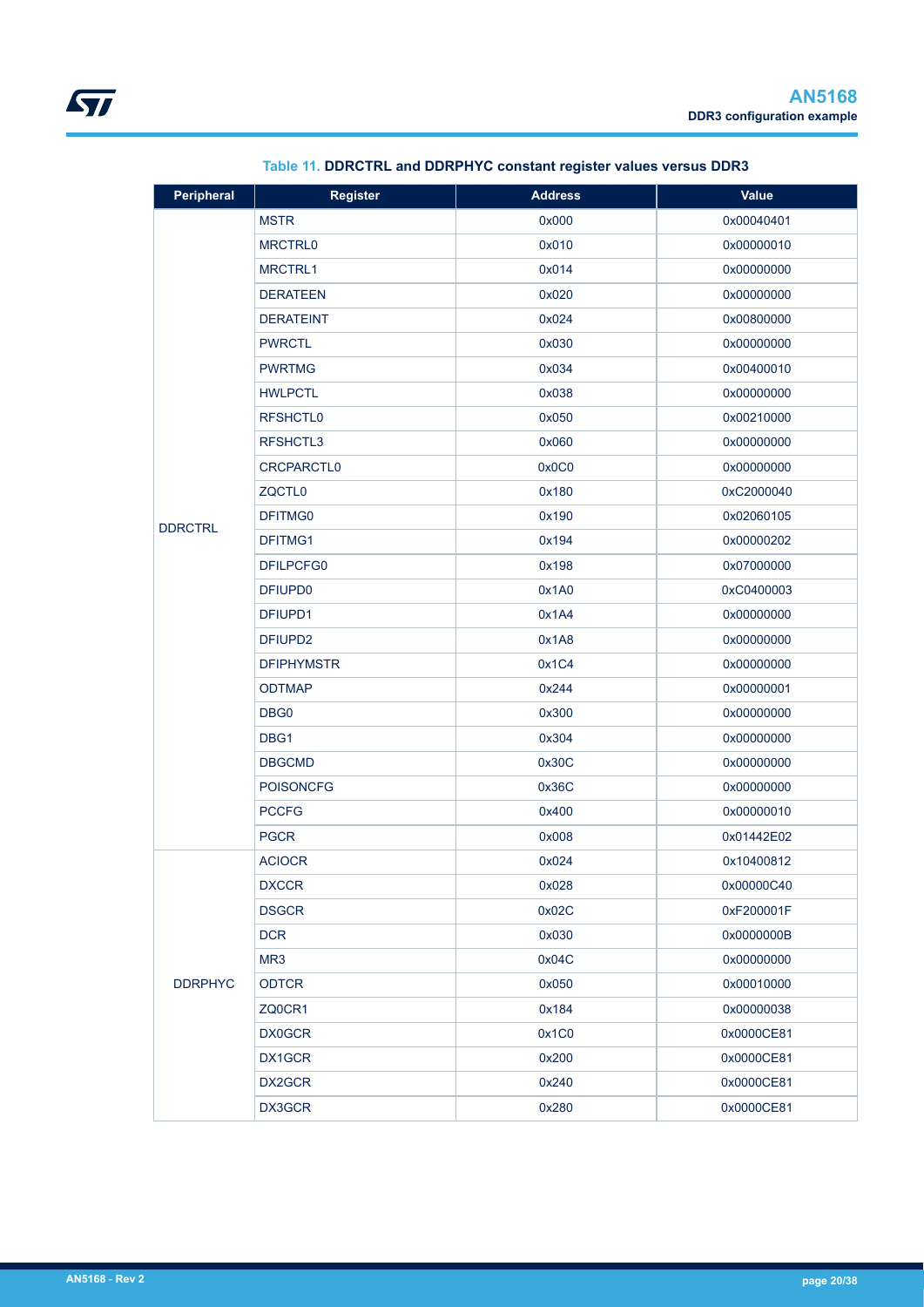### **Table 12. DDRCTRL address map register values for DDR3**

<span id="page-20-0"></span>

| <b>Register</b> | <b>Address</b> | Value      |
|-----------------|----------------|------------|
| ADDRMAP1        | 0x204          | 0x00080808 |
| ADDRMAP2        | 0x208          | 0x00000000 |
| ADDRMAP3        | 0x20C          | 0x00000000 |
| ADDRMAP4        | 0x210          | 0x00001F1F |
| ADDRMAP5        | 0x214          | 0x07070707 |
| ADDRMAP6        | 0x218          | 0x0F0F0707 |
| ADDRMAP9        | 0x224          | 0x00000000 |
| ADDRMAP10       | 0x228          | 0x00000000 |
| ADDRMAP11       | 0x22C          | 0x00000000 |

### **Table 13. DDRCTRL QoS scheduling register values for DDR3**

| <b>Register</b> | <b>Address</b> | <b>Value</b> |
|-----------------|----------------|--------------|
| <b>SCHED</b>    | 0x250          | 0x00000C01   |
| SCHED1          | 0x254          | 0x00000000   |
| PERFHPR1        | 0x25C          | 0x01000001   |
| PERFLPR1        | 0x264          | 0x08000200   |
| PERFWR1         | 0x26C          | 0x08000400   |
| PCFGR 0         | 0x404          | 0x00010000   |
| PCFGW 0         | 0x408          | 0x00000000   |
| PCFGQOS0_0      | 0x494          | 0x02100C03   |
| PCFGQOS1_0      | 0x498          | 0x00800100   |
| PCFGWQOS0_0     | 0x49C          | 0x01100C03   |
| PCFGWQOS1_0     | 0x4A0          | 0x01000200   |
| PCFGR_1         | 0x4B4          | 0x00010000   |
| PCFGW_1         | 0x4B8          | 0x00000000   |
| PCFGQOS0_1      | 0x544          | 0x02100C03   |
| PCFGQOS1 1      | 0x548          | 0x00800040   |
| PCFGWQOS0_1     | 0x54C          | 0x01100C03   |
| PCFGWQOS1_1     | 0x550          | 0x01000200   |

The low-power features are the following:

- Power down: automatic power-down option (advanced user)
- Self-refresh: can be controlled by software (SSR) or hardware (HSR) or can be automatic (ASR) (see [1], section RCC for more details)

The extended temperature range supports the ASR/SRT modes (STM32Cube MX option). The DDR3 MR2 is used to control self-refresh to support extended temperature range. In case of extended temperature, the auto self-refresh must be set with ASR = 1 (when DDR3 supports this optional ASR feature). If AST is not supported, then SRT may be used to indicate operating temperature for subsequent self-refresh intervals.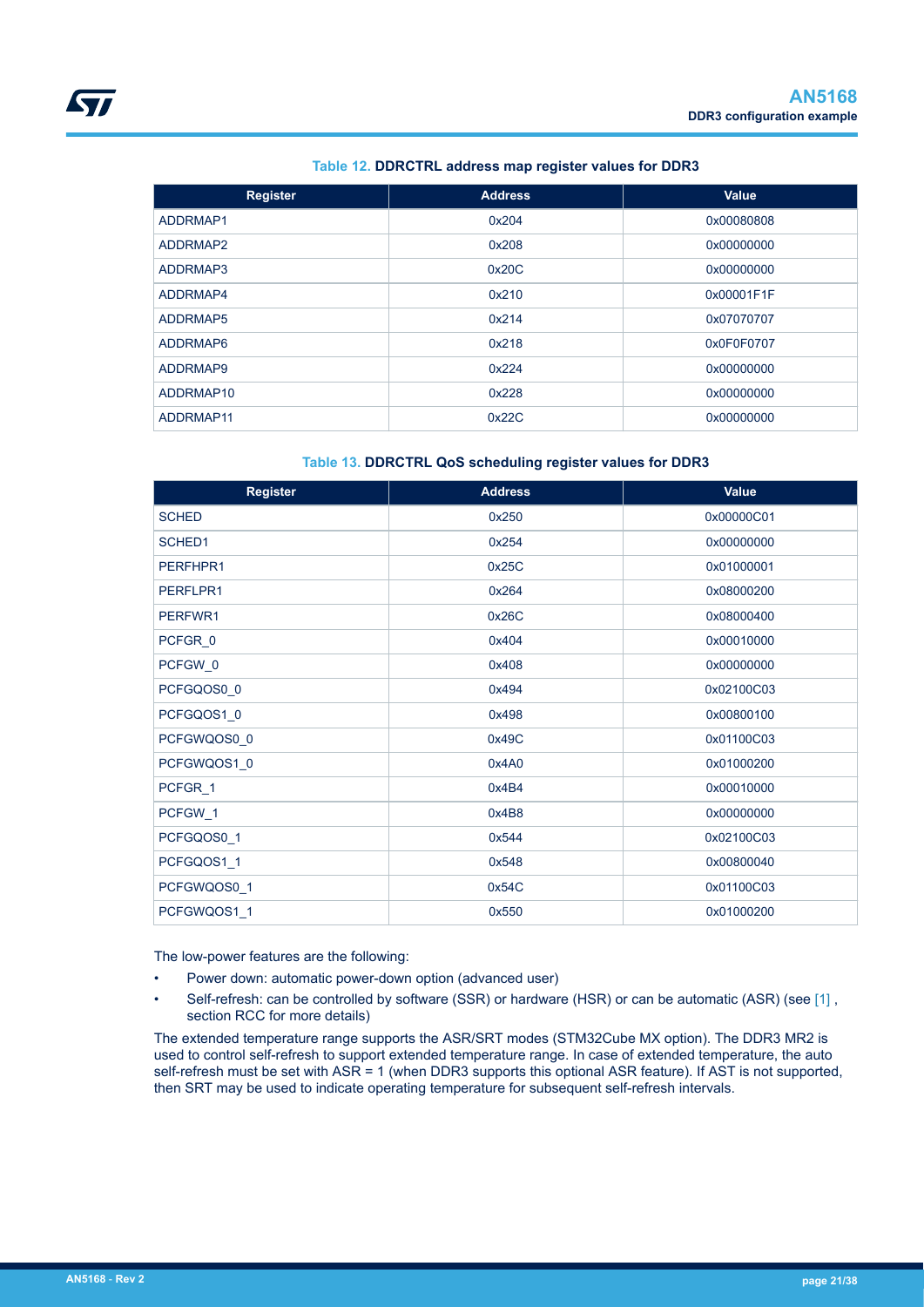# <span id="page-21-0"></span>**6 LPDDR2 configuration**

## **6.1 General considerations about LPDDR2**

LPDDR2 are available in x32 and x16 in multiple package ballouts (BGA and PoP). The DDR tool is supporting the configurations listed in the table below.

The supported LPPDDR2-S4 configurations with density  $\geq 1$  Gbit have 8 banks.

The LPDDR2 supported topologies are the following:

- 16-bit: single BGA in p2p with density from 1 to 4 Gbits (single die)
- 32-bit: single BGA in p2p with density from 1 to 4 Gbits (single die)

Refer to [\[3\]](#page-0-0) for more details.

### **Table 14. LPDDR2 density and topologies**

| Total DDR density (Mbytes) | <b>16-bit interface</b> | 32-bit interface      |
|----------------------------|-------------------------|-----------------------|
| 128                        | 1 device x16 (1 Gbit)   | 1 device x32 (1 Gbit) |
| 256                        | 1 device x16 (2 Gbits)  | 1 device x32(2 Gbits) |
| 512                        | 1 device x16 (4 Gbits)  | 1 device x32(4 Gbits) |

**Caution:** The configurations listed in the table above are LPDDR2-S4 with 8 banks. Lower density LPDDR2-S2 with four banks are not supported by DDR tool.

LPDDR2 features the following:

- No ODT, no DLL and no reset pin
- CMOS I/O (DDRPHYC is configured with I/Os set in SSTL mode)
- 10-533 MHz continuous range operation
- Specific low-power features: PASR, temperature controlled self-refresh
- Per bank refresh (advanced user)
- MRR MR4 polling and refresh T derating (set by default)
- Deep power down (DPD) mode (as the LPDDR2 content is lost during DPD, this mode has very limited interest and is not discussed hereafter)

### **6.2 LPDDR2 power-up, initialization and ZQ calibration**

LPDDR2 needs two power supplies ( $V_{DD1}$  = 1.8 V,  $V_{DD2}$  = 1.2 V) and  $V_{REF}$  = 0.6 V.

LPDDR2 power-up sequence and the following voltage ramping must be observed:

- < 20 ms ramp
- $V_{DD1}$  >  $V_{DD2}$  200 mV
- $(V_{DD1}, V_{DD2})$  >  $(V_{DDQ}$  200 mV,  $V_{DDCA}$  200 mV)
- **CKE** low
- all inputs and  $V_{RFF}$  within the supply range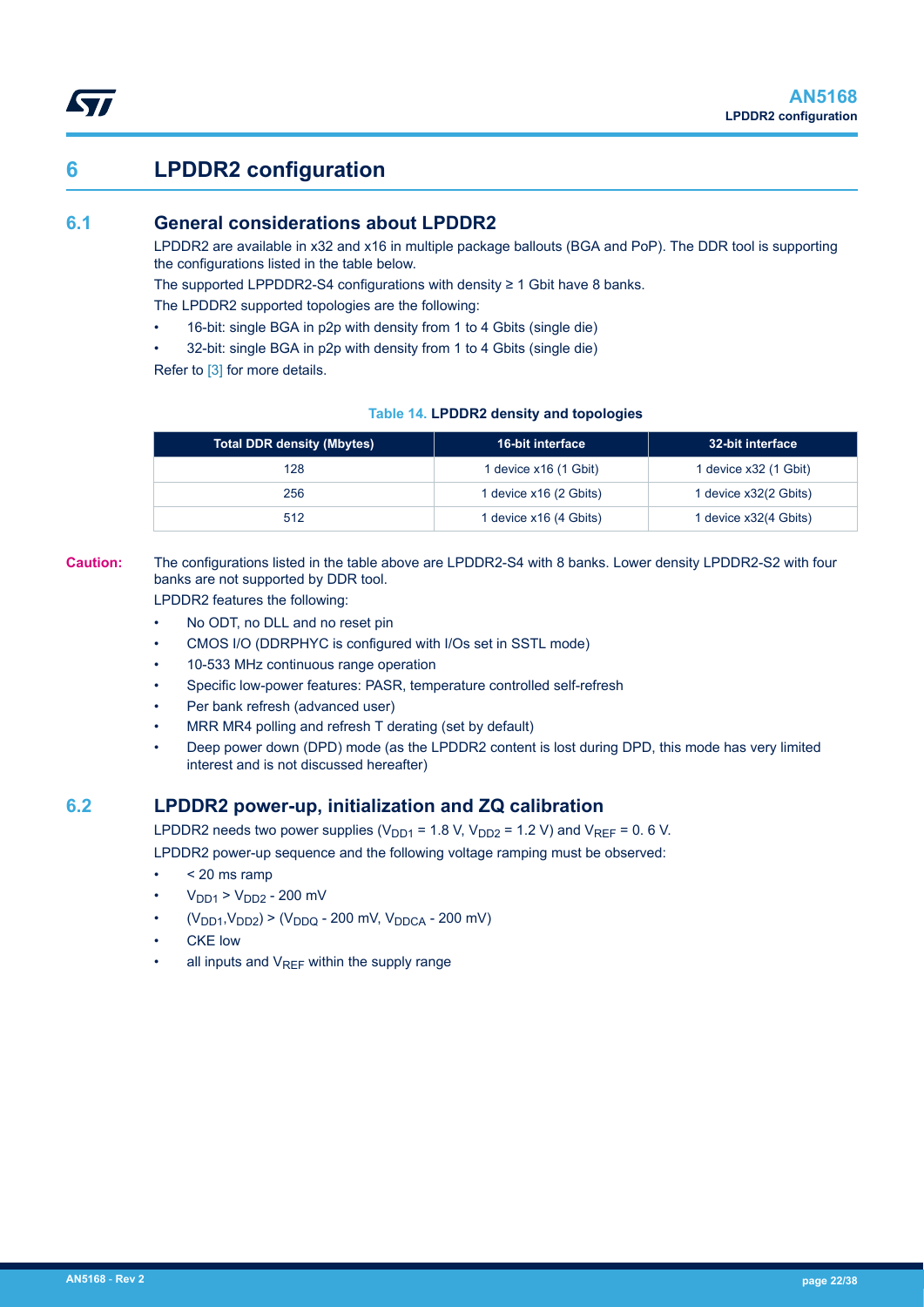<span id="page-22-0"></span>

### **6.2.1 LPDDR2 initialization sequence**

The LPDDR2 initialization sequence is specified as follows:

- Wait a minimum of 100 ns  $(t_{\text{INIT1}})$  with CKE driven low.
- Apply NOP and set CKE high.
- Wait a minimum of 200 μs  $(t_{\text{INIT3}})$ .
- Issue a RESET command.
- Wait a minimum of 1  $\mu$ s + 10  $\mu$ s (t<sub>INIT4</sub> + t<sub>INIT5</sub>).
- Issue a ZQ calibration command.
- Wait a minimum of 1  $\mu$ s (t<sub>ZQINIT</sub>).
- Issue a write mode register to MR1.
- Issue a write mode register to MR2.
- Issue a write mode register to MR3 .

LPDDR2 initialization is fully controlled by DDRPHYC. The PTR0/1/2 registers define the initialization timings parameters that are adjusted to clock frequency. The complete initialization is triggered by PIR register.

### **6.2.2 LPDDR2 specific settings**

The LPDDR2 specifics settings are listed below:

- Extended clock frequency range: 10 MHz to 533 MHz
- No DLL at LPDDR2: faster exit from low-power modes (PDN and self-refresh) and less power
- I/O: CMOS mode, no termination, no ODT,  $Z_{OUT}$  = 48 Ω (recommended at DDRPHYC and LPDDR2 for optimal signaling)
- DQS/DQS# pull-up/pull-down for DQS glitch filtering set to an highest value of 688 Ω
- When frequency > 200 MHz, DDRPHYC DLLs are on. When frequency ≤ 200 MHz, DDRPHYC DLLs are in bypass to reduce the power dissipation.
- ZQ calibration, ZQCL at SRX, ZQCS at regular interval (option for advanced user)
- Low-power options: ASR and precharge power-down can be set by DDRCTRL.
- DQSTRN gate extension is used to compensate  $t_{DOSCK}$  variations from lacking DLLs.
- MR4 polling (temperature) is enabled by default.
- *Note: DDRPHYC I/O must be in SSTL mode when frequency > 200 MHz.*

## **6.3 Frequency range restriction**

The clock frequency must respect the following conditions:

- 10 MHz ≤ CLK ≤ 100 MHz (DDRPHYC DLLs in bypass and bp200 = 1)
- $100$  MHz < CLK  $\leq 200$  MHz (DDRPHYC DLLs in bypass and bp200 = 0)
- 200 MHz < CLK ≤ 533 MHz (DDRPHYC DLLs are on)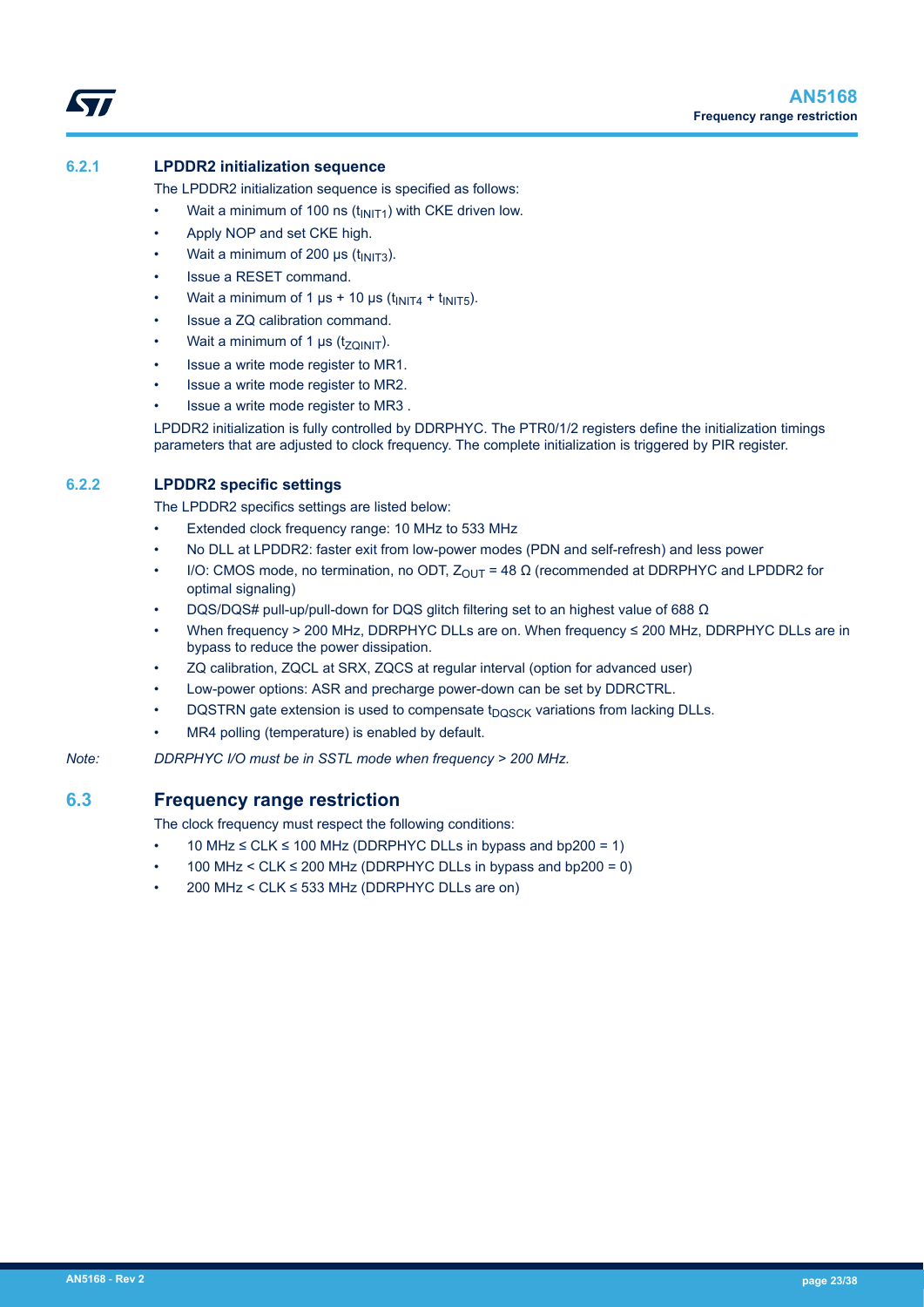## **6.4 Output impedance**

<span id="page-23-0"></span>*Lyt* 

The LPDDR2 I/O impedance is set according to the MR3 register, as listed in the table below.

| MR3[3:0]      | <b>LPDDR2</b> $Z_{\text{OUT}}(\Omega)$ |
|---------------|----------------------------------------|
| 0x0           | Reserved                               |
| 0x1           | 34.3                                   |
| 0x2           | 40 (default)                           |
| 0x3           | 48                                     |
| 0x4           | 60                                     |
| 0x5           | 68.6                                   |
| 0x6           | 80                                     |
| 0x7           | 120                                    |
| <b>Others</b> | Reserved                               |

| Table 15. LPDDR2 output impedance versus MR3 bits (RZQ = 240 $\Omega$ ± 1 %) |  |  |
|------------------------------------------------------------------------------|--|--|
|                                                                              |  |  |

For the signal integrity (SI) and to reduce overshoot with an unterminated interface,  $Z_{\text{OUT}} = 48 \Omega$  is recommended.

The DDRPHYC I/O impedance is set according to DDRPHYC\_ZQ0CR1.ZPROG as listed in table below.

**Table 16. Output impedance versus ZPROG bits (RZQ = 240 Ω ± 1 %)**

| <b>ZPROG[3:0]</b> | PHY $Z_{\text{OUT}}(\Omega)$ |
|-------------------|------------------------------|
| 0x0 to 0x4        | $\overline{\phantom{a}}$     |
| 0x5               | 80                           |
| 0x6               | 69                           |
| 0x7               | 60                           |
| 0x8               | 53                           |
| 0x9               | 48 (recommended)             |
| 0xA               | 44                           |
| 0xB               | 40 (default)                 |
| 0xC               | 37                           |
| 0xD               | 34                           |
| 0xE               | 32                           |
| 0xF               | 30                           |

## **6.5 Command/address lanes (C/A)**

The LPDDR2 command and address are encoded to C/A [9:0] lines and use the DDR signaling.

## **6.6 Impedance calibration (ZCAL)**

Both DDRPHYC and LPDDR2  $Z_{OUT}$  are calibrated against the external R = 240  $\Omega$  on the board. ZCAL is always launched during the DDR initialization. ZCAL may be triggered at SRX and at regular intervals later (advanced user). ZCAL is supporting the calibration of the output driver  $(Z_{\text{OUT}})$ . ODTs are not applicable to LPDDR2.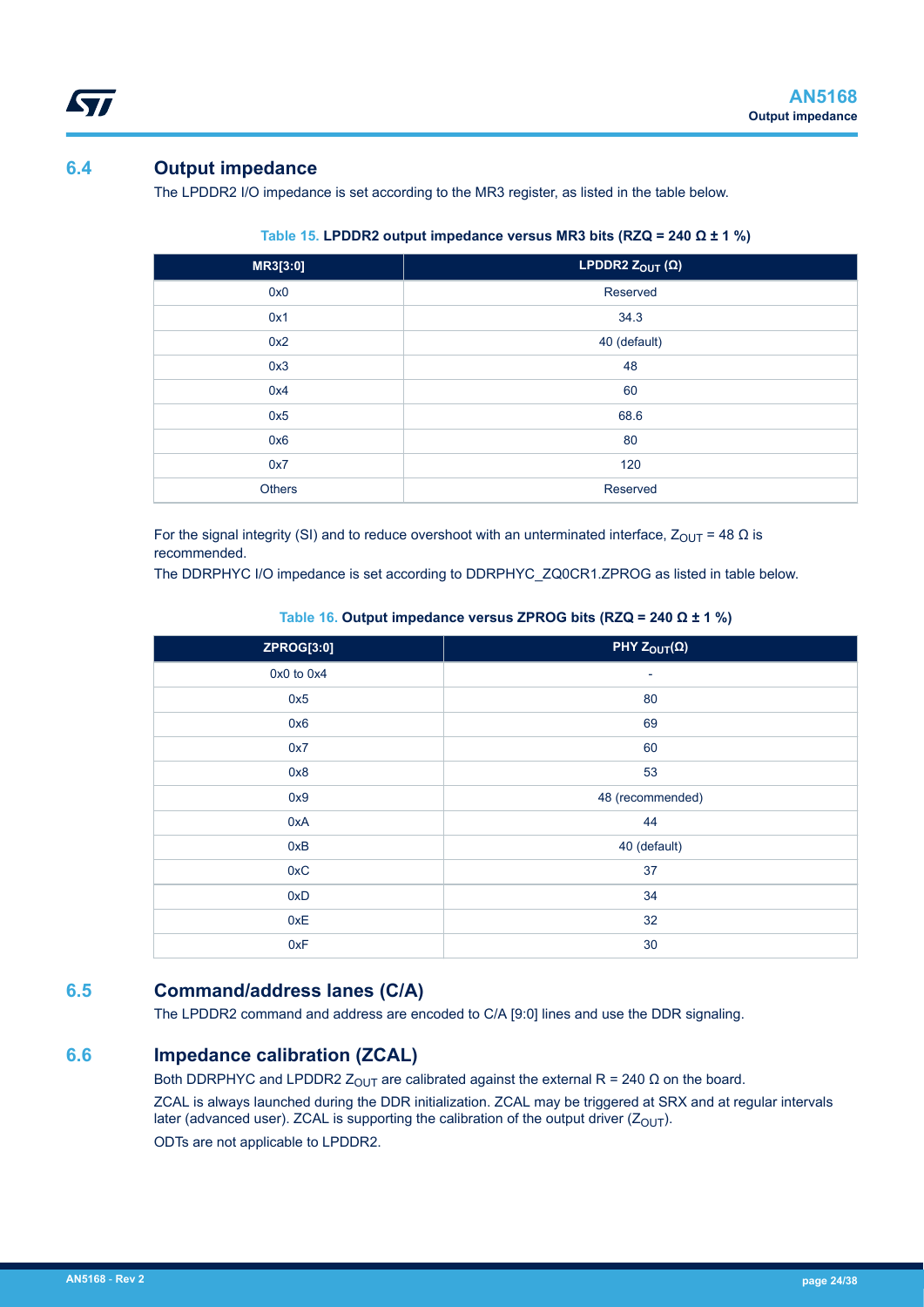### <span id="page-24-0"></span>**6.6.1 At local PHY**

ZCAL is automatically triggered during the initialization and may be launched later by software. Driver pull-up and pull down according to ZPROG value in [Table 16.](#page-23-0)

### **6.6.2 At DDR**

The LPDDR2 impedance calibration is initiated with the mode register (MR10) commands. There are four ZQ calibration commands and related timings listed below:

- $t_{ZOINIT}$  corresponds to the initialization calibration.
- tz<sub>ORESET</sub> is used for resetting ZQ to default setting. See the mode register 10 (MR10) for description on the command codes.
- The ZQCL command is for long calibration. This command is used to perform the initial calibration during the power-up initialization sequence. ZQCL is launched by DDRPHYC and may be also issued later by DDRCTRL depending on system environment. ZQCL takes 256 clocks.
- The ZQCS command is for short calibration. This command may be used to perform periodic calibrations to account for voltage and temperature variations. ZQCS is issued by DDRCTRL at regular time intervals and takes 64 clocks.

## **6.7 DDRPHYC built in DQSTRN**

DDRPHYC supports the hardware built-in DQSTRN that is launched by default during the initialization.

DQSTRN uses the DDR array and read/write operation (R/B/C zero by default). DQSTRN is fully controlled by the DDRPHYC registers: launching, R/B/C usage, pattern, status reporting. Built-in DQS gate and RV training are run with default settings. They update DXnGCR and DXnDQSTR registers. The status is reported in DXnGSR0/1 registers.

*Note: At low frequency, fewer steps can be determined by DQSTRN. There may even be a unique valid step with the system latency (SL) and phase shift (PS) predetermined values and DQSTRN can not be applied. In this case, the DXnDQSTR and DXnDQTR registers are directly set with predefined values or left at default (SL = 0 and PS = 2 for 360° shift).*

### **6.8 DDRPHYC built in RVTRN**

The Read Valid training (RVTRN) is run on every startup with an update of the DXnGCR register. The training status is reported in the DXnGSR0/1 registers.

### **6.9 LPDDR2 configuration example**

This example shows the LPDDR2 configuration on a board with a 4-Gbit LPDDR2.

The clock frequency is defined by the STM32CubeMx clock configuration (528 MHz in this example).

The DDR type and width are defined in the STM32CubeMx pinout and configuration.

Values for this example are the following:

- DDR type: LPDDR2
- Width: 32 bits
- Density: 4 Gbits

The other parameters are set in the DDR parameters window according to the scroll window menus and tick boxing:

- Impedance during read: Ron 48 Ω (default)
- Impedance during write: Ron 48 Ω (default)
- Burst length: 8
- Address mapping configuration: R/B/C
- Relax timing mode: (tick box)

JEDEC timing parameters from a typical datasheet are proposed and listed by the STM32CubeMx DDR configuration tool. They may be overridden in case of discrepancy with the LPDDR2 datasheet.

*Note: There are no bins with LPDDR2. A single set of timing parameters is selected (CONFIG0). RL/WL are automatically selected according to the frequency.*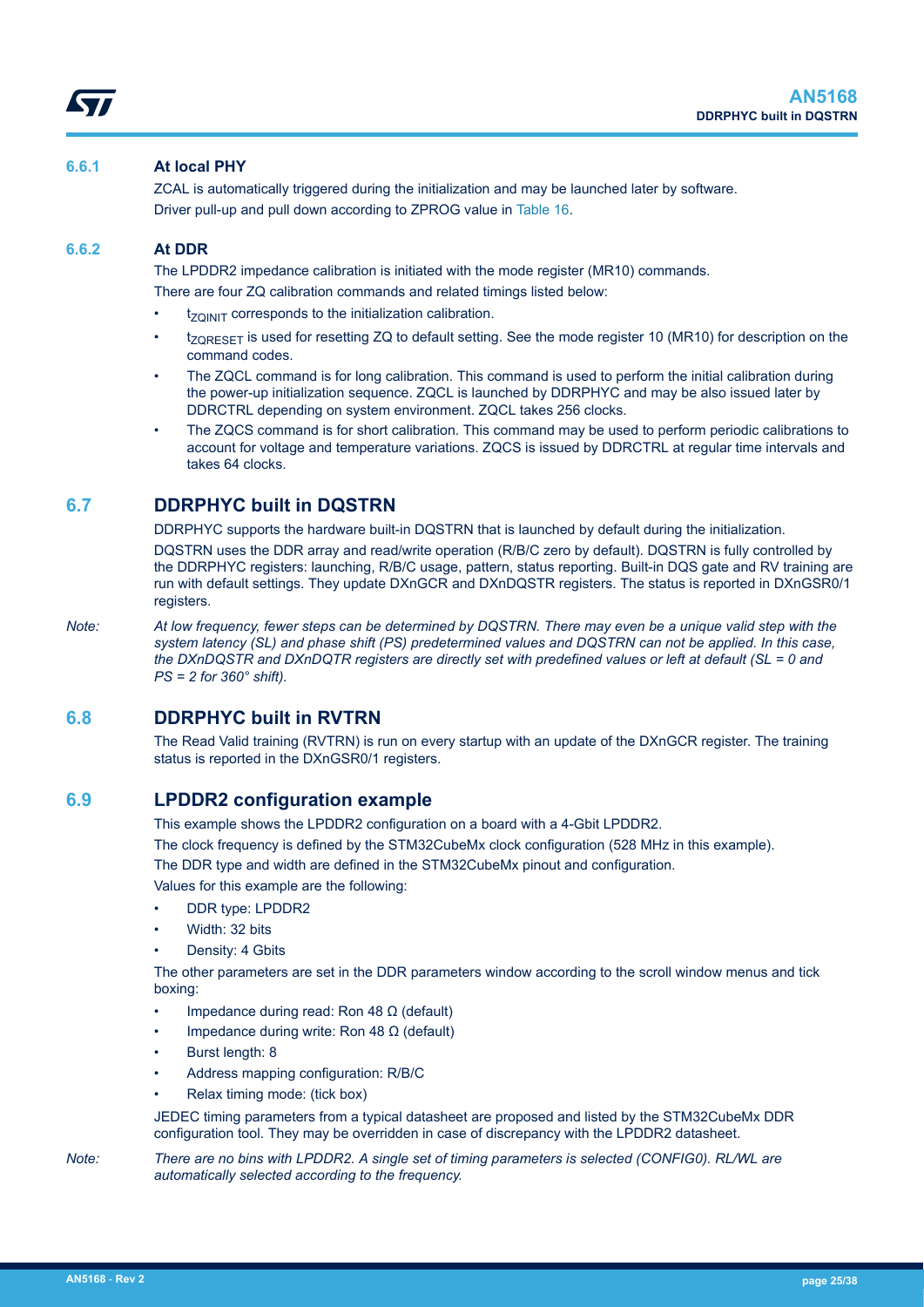

The PHY byte lanes are configured according to interface width as follows:

- 16-bit mode: byte lanes 0 /1 on and byte lane 2/3 off
- 32-bit mode: all four byte lanes on

The flexible address mapping of the system address to DDR B/R/C, is determined according to the density. The user can select one of two following pre-defined options:

- R/B/C (row/bank/column, default) that uses the bank interleaving for slightly better performance with higher power
- B/R/C (bank/row/column, default) that may improve power but worse performance in case of bank conflicts

The relaxed timing mode may be used to increment the core timings by 1 to improve timing margins. This must be done in case of suspicious failures.

The values of AXI port mapping, the QoS settings and the DDRCTRL scheduler timeout are selectable from a predefined sched/QoS parameter set within STM32CubeMX.

QoS type 2 is used by default and is applicable to most use cases with the following features:

- queue anti-starvation support
- three read traffic class (HPR/VPR/LPR)
- low timeout for VPR expiration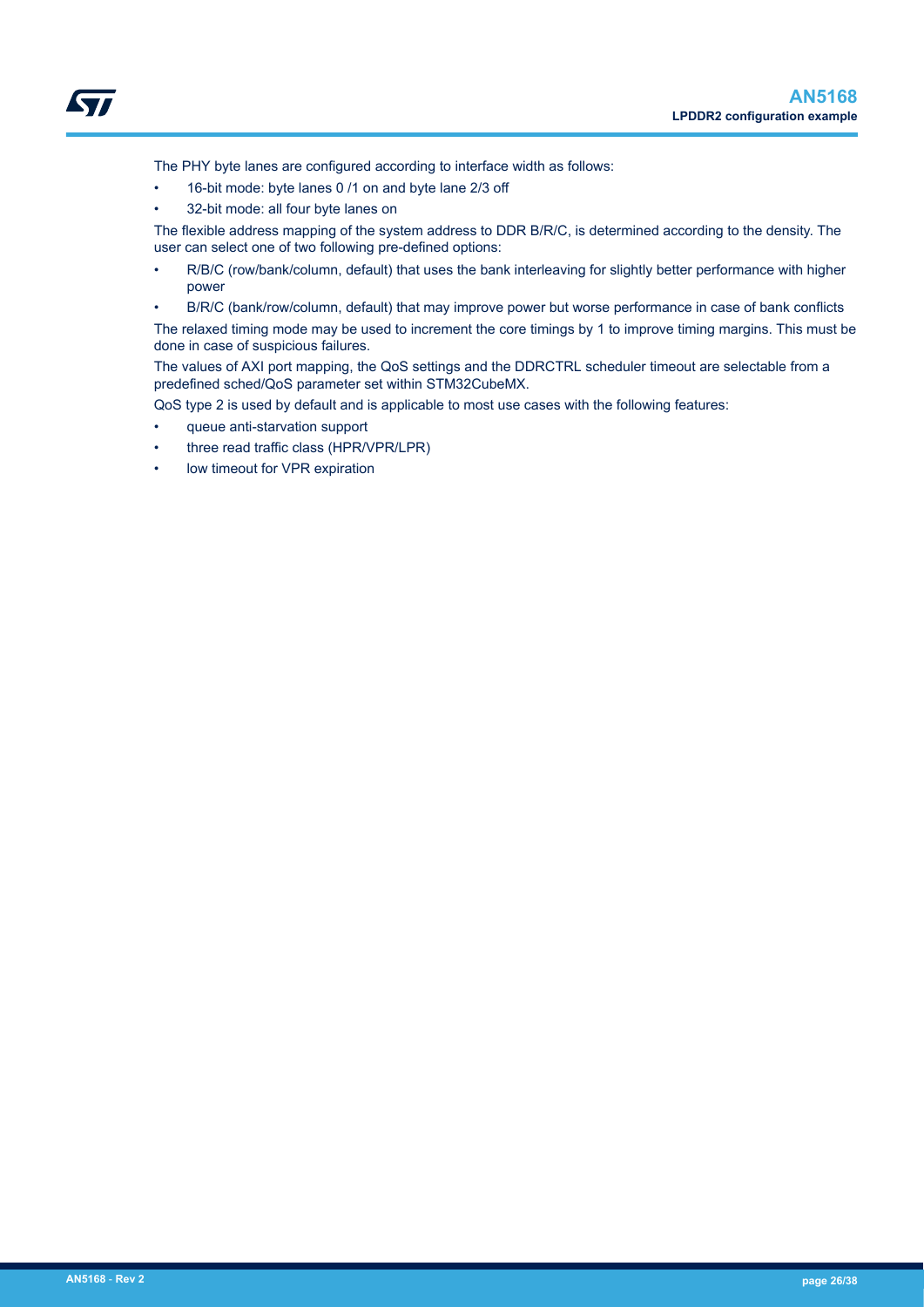# <span id="page-26-0"></span>**7 LPDDR3 configuration**

LPDDR3 is supported like LPDDR2 with frequency ≤ 533 MHz and without ODTs. LPDDR3 has a few restrictions versus LPDDR2: BL8 only and fewer  $Z_{OUT}$  impedance settings.

*Note: BL8 is mandatory for LPDDR3.*

Refer to [\[4\]](#page-0-0) for more details.

LPDDR3 has slight timing differences and RL/WL restrictions versus frequency. Furthermore, due to the higher frequency support, LPDDR3 has some extended mode register values and several RL/WL restrictions at lower frequency (for example RL=3/WL=1 support is optional).

LPDDR3 features the following:

- No DLL and no reset pin
- CMOS I/O (DDRPHYC is configured with I/Os set in SSTL mode)
- 10-533 MHz continuous range operation
- Specific low-power features: PASR, temperature controlled self-refresh
- Per bank refresh (advanced user)
- MRR MR4 polling and refresh T derating (set by default)
- Deep power down (DPD) mode (as the LPDDR2 content is lost during DPD, this mode has very limited interest and is not discussed hereafter)
- *Note: Per JEDEC209-3C, LPDDR3 is available in 1-,2-,4-,6- and 8-Gbit density and above in x16 and x32. However the existing LPDDR3 are a short subset of possible configurations. The most common configuration, 8-Gbit density x32, is used as an example in the configuration tool.*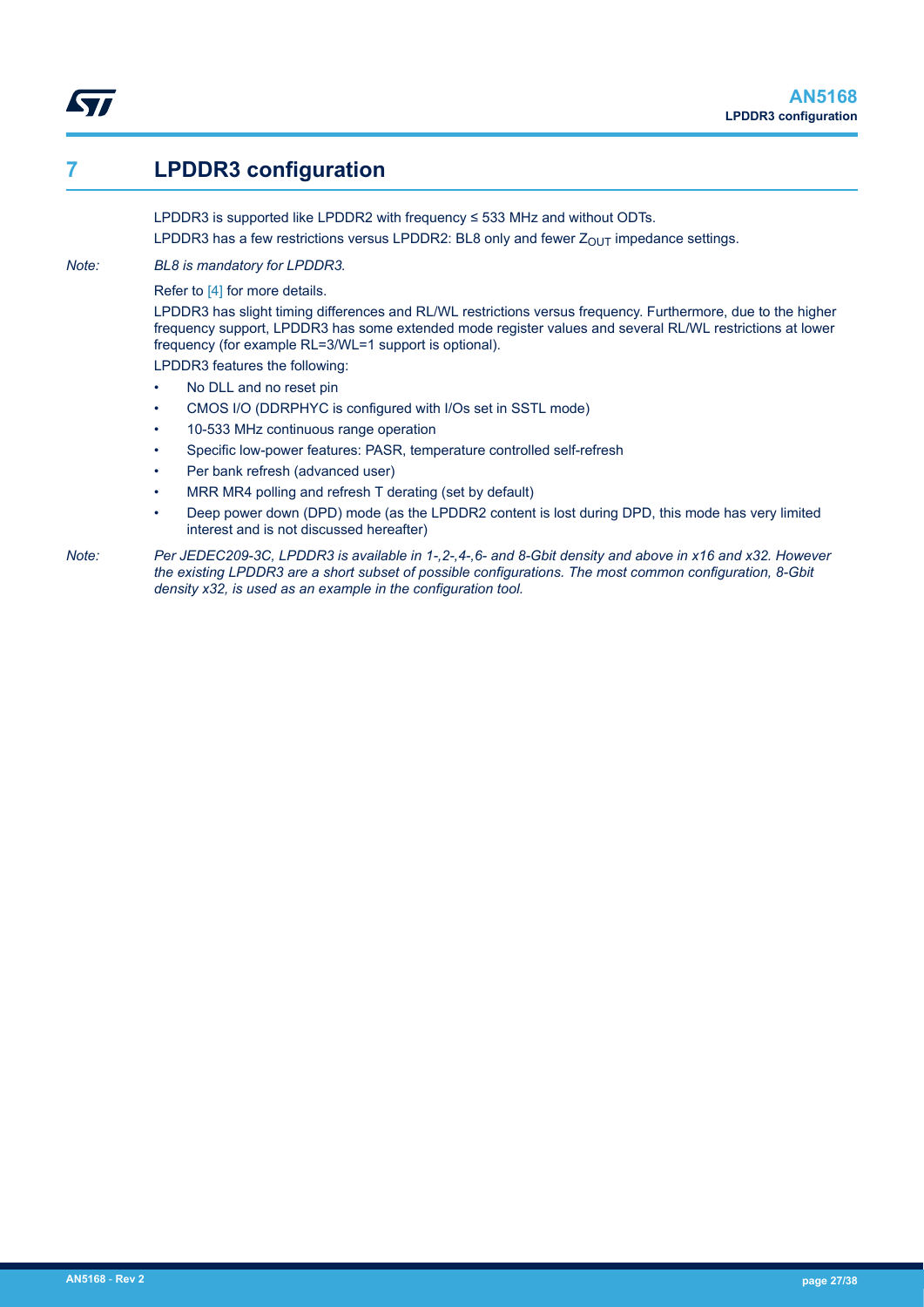<span id="page-27-0"></span>

# **8 DDR testing with STM32CubeMX**

STM32CubeMX is supporting an extensive DDR testing suite, launching selected tests either to verify the DDR configuration robustness or to catch potential elusive errors. The tests are described in Section 8.1 . Different causes and possible corrective actions are suggested for the failed tests in [Section 8.2](#page-28-0) and [Section 8.3](#page-29-0) . An overall test flow is presented in [Section 8.4](#page-29-0) .

The software including the tests may be downloaded to SRAM and the execution is controlled from STM32CubeMX.

For more information refer to [6].

## **8.1 Tests description**

Tests are classified in the three following types:

- **Basic tests**: These simple and running fast tests are intended to capture the major configuration or hardware issues showing off immediately.
- **Intensive tests**: These tests use extensive coverage of data and address patterns for noise and high SSO conditions, high throughput traffic or interleaved read/write. Depending on the parameters, the test run time may be long. An intensive test can be deployed progressively, with test trial before launching long and exhaustive test sequences.
- **Stress tests**: These tests are intensive and executed with stretched conditions (such as a small frequency increase 10-20 MHz), with a skew of parameters (for example a fine step delay increase) or with specific frequency selective patterns.

These tests are intended to catch low-margin timings of a configuration that may cause elusive errors and eventual crashes later during run time.

A stress test campaign must always be done during the system bring-up. Stress tests may also be run in case of suspicious failure. Any test and its skewed parameter must be directed to pinpoint the observed failure (for example, when errors are related to specific bit or byte).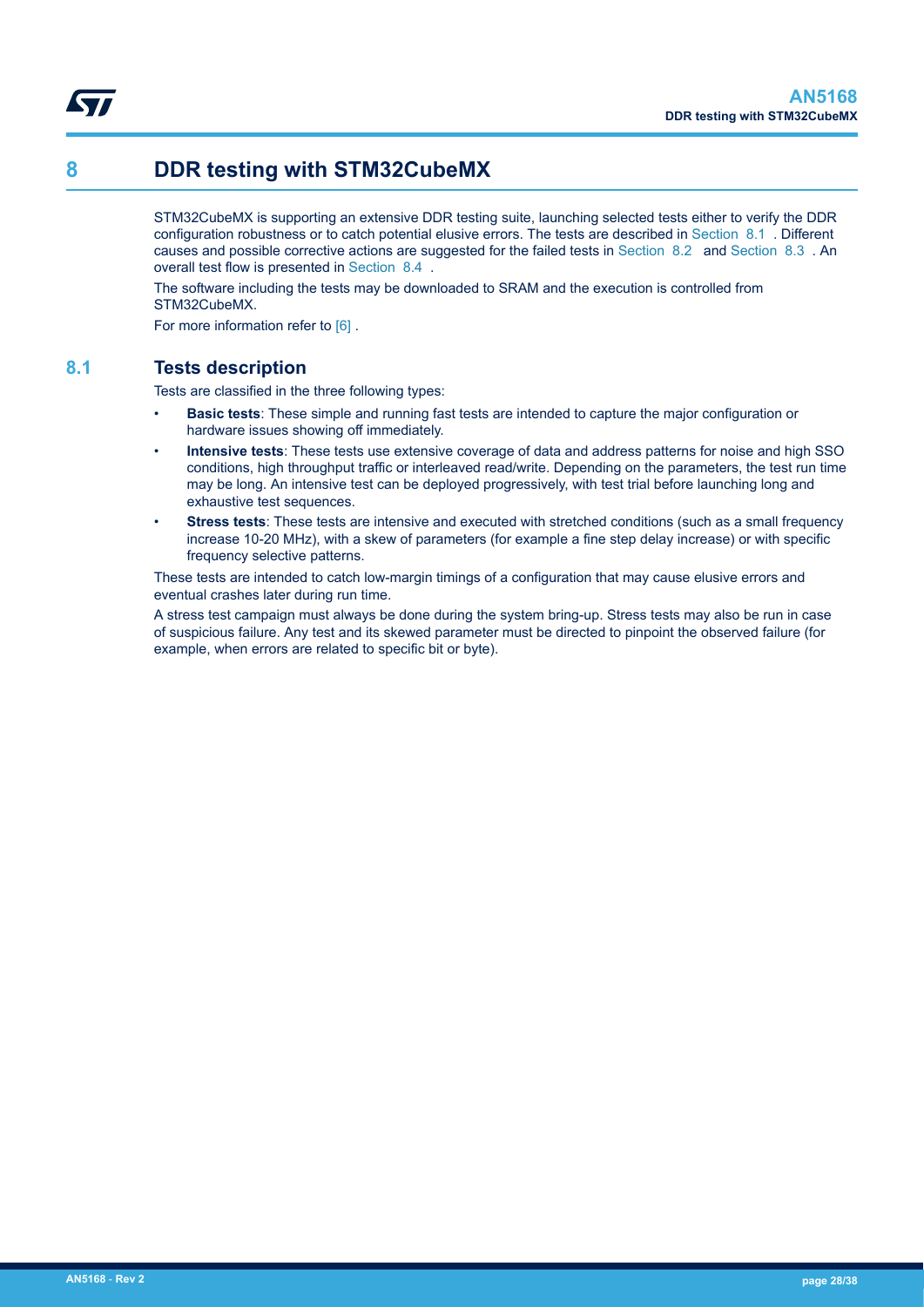<span id="page-28-0"></span>Al lthe available tests are detailed in the table below.

| Test#           | <b>Test name</b>                      | <b>Type</b>              | <b>Description</b>                                                                                                                                                                         |
|-----------------|---------------------------------------|--------------------------|--------------------------------------------------------------------------------------------------------------------------------------------------------------------------------------------|
| $\mathbf{1}$    | Simple Databus                        | <b>Basic</b>             | Verifies each data bus signal can be driven high at the given<br>address.                                                                                                                  |
| 2               | Databus Walking 0                     | <b>Basic</b>             | Verifies each data bus signal can be driven low.                                                                                                                                           |
| 3               | Databus Walking 1                     | <b>Basic</b>             | Verifies each data bus signal can be driven high.                                                                                                                                          |
| 4               | <b>Address Bus</b>                    | <b>Basic</b>             | Verifies each address bus line in a memory region, by performing<br>a walking 1 test on the relevant address bits and checking for<br>aliasing.                                            |
| 5               | <b>Mem Device</b>                     | Intensive                | Performs read/write over an entire memory region. Each data bit is<br>written and read back with 0 and 1 values.                                                                           |
| 6               | Simultaneous Switching<br>Output      | Intensive                | Stresses the data bus over an address range by doing<br>simultaneous switching output. Writes a pseudo-random value and<br>read it back.                                                   |
| 7               | <b>Noise</b>                          | Intensive                | Verifies read/write while forcing switching of all data bus lines.                                                                                                                         |
| 8               | <b>Noise Burst</b>                    | Intensive                | Verifies read/write while forcing switching of all data bus lines (test<br>based on 8-word bursts).                                                                                        |
| 9               | Random                                | Intensive                | Verifies read/write with a pseudo-random value on one region.                                                                                                                              |
| 10 <sup>°</sup> | <b>Frequency Selective</b><br>Pattern | Intensive with<br>stress | Stresses data bus by performing successive write 8-word burst<br>operations using mostly zero/one patterns and frequency divider<br>patterns (F/1, F/2, F/4) for 16 and 32 data bus width. |
| 11              | <b>Block sequential</b>               |                          |                                                                                                                                                                                            |
| 12              | Checkerboard                          |                          |                                                                                                                                                                                            |
| 13              | <b>Bit spread</b>                     | Intensive                |                                                                                                                                                                                            |
| 14              | <b>Bit flip</b>                       |                          | Well known user-space memory tester adapted.                                                                                                                                               |
| 15              | <b>Walking ones</b>                   |                          |                                                                                                                                                                                            |
| 16              | <b>Walking zeroes</b>                 |                          |                                                                                                                                                                                            |
| 17              | Infinite read                         | <b>Basic</b>             | Performs an infinite read for a specific pattern (for debug and lab<br>usage only, not visible).                                                                                           |
| 18              | infinite write                        | <b>Basic</b>             | Performs an infinite write access to DDR (for debug and lab usage<br>only, not visible).                                                                                                   |
| Any             | Overclocking                          | Intensive with<br>stress | Runs level1 intensive tests with DDR clock increase by $\sim$ 5% (up to<br>30 MHz).                                                                                                        |
| Any             | DQS timings margins<br>check          | Intensive with<br>stress | Runs level1 intensive tests with stepping of fine step DQ and DQS<br>delays.                                                                                                               |

### **Table 17. Tests list**

## **8.2 Failure classification**

Failures types are detailed below:

- **Catastrophic failures**: failures that happen with basic test, generally resulting from a major configuration or hardware issue. The cause can be more or less obvious from the test report.
- **Sporadic failures**: failures that are not caught by intensive tests and not frequent. It is essential to identify failure commonalities and patterns to pinpoint their root cause (for example, they may affect a particular bit or byte lane or they may be read or write).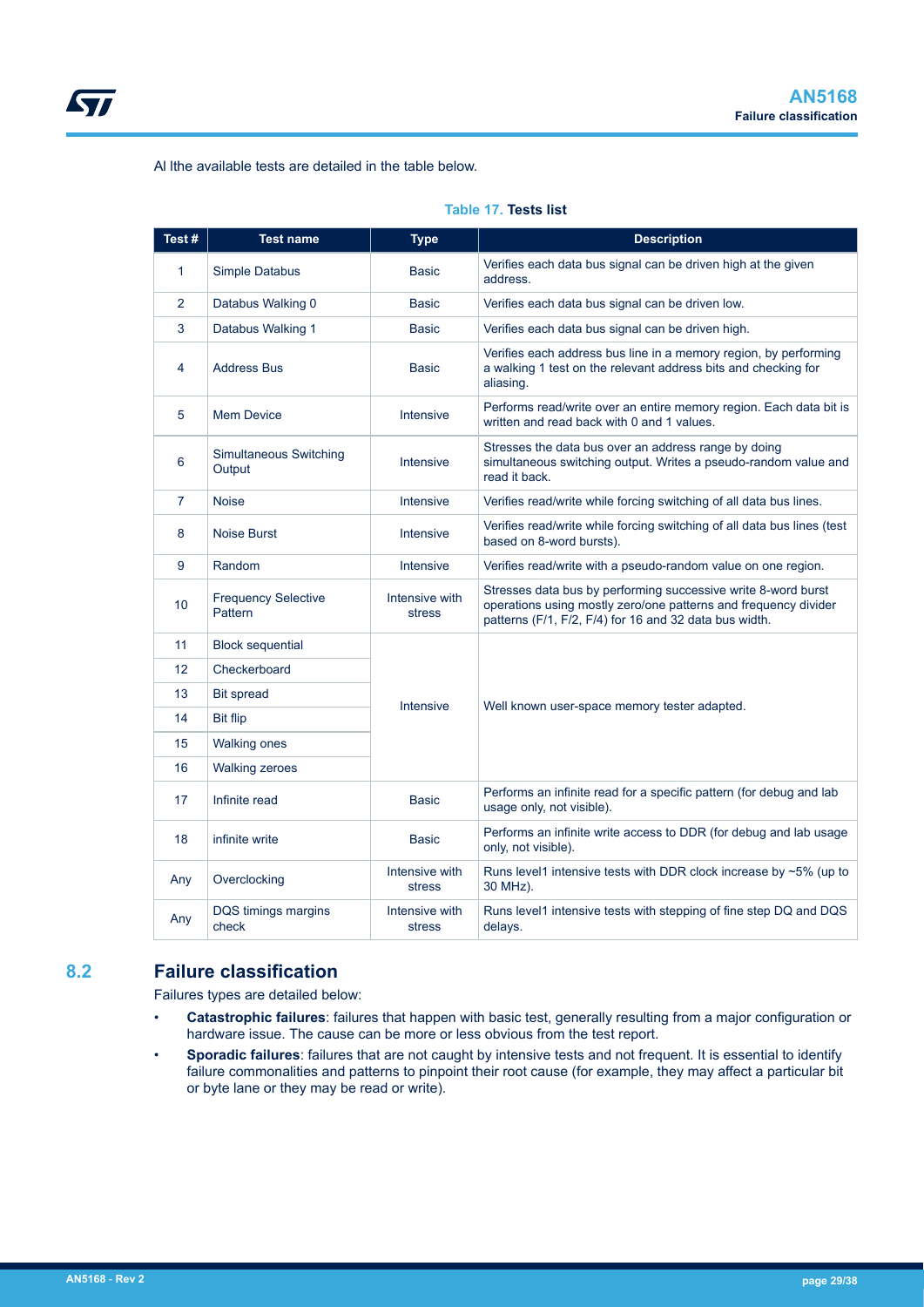### <span id="page-29-0"></span>**8.3 Possible actions on test failure**

The most common action is to modify the configuration to correct a wrong setting or to add more margin to a parameter and then restart the test sequence.

If a failure is related to PHY timing margins or the environmental conditions:

- the configuration settings must be changed by applying this reconfiguration within CubeMX
- use the "Reload DDR registers" feature to run again a DDR initialization with the new register value.

### **8.4 Test flow**

The overall flow is described in the figure below.

### **Figure 4. DDR test flow diagram**



*Note: Physical parameters listed above can be changed from the STM32CubeMX configuration panel.*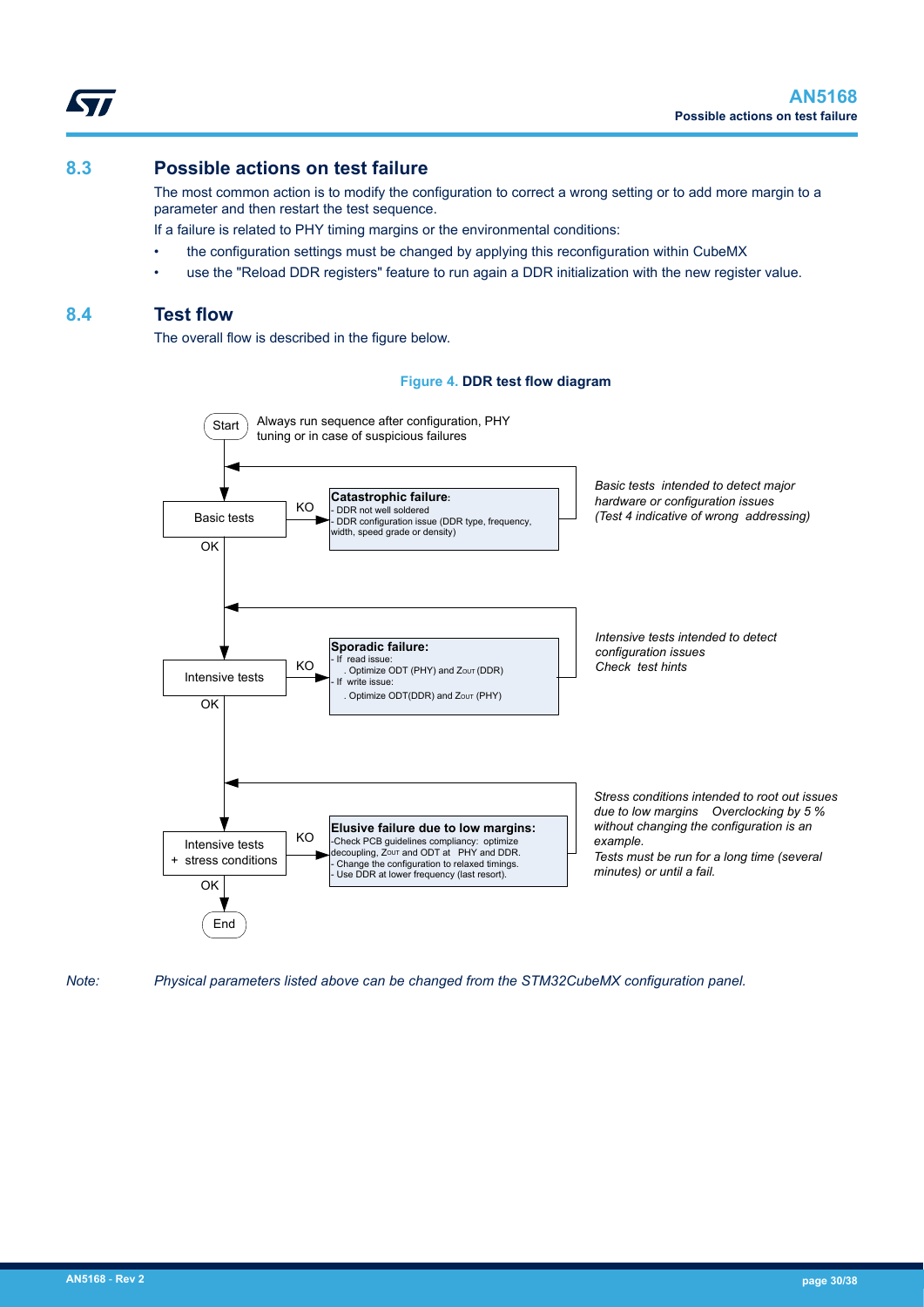<span id="page-30-0"></span>ST

# **9 Advanced user configuration**

The table below lists some features and modes that may be changed by an advanced user, with a brief description of their relevance and applicability to DDR types. The register to use to modify default proposed by STM32CubeMx can be found in [\[6\] .](#page-0-0)

*Note: ASR/SRT option is supported by STM32CubeMX. The temperature derating with MR4 polling is set by default. The non standard impedance and ODT are supported by STM32CubeMx.*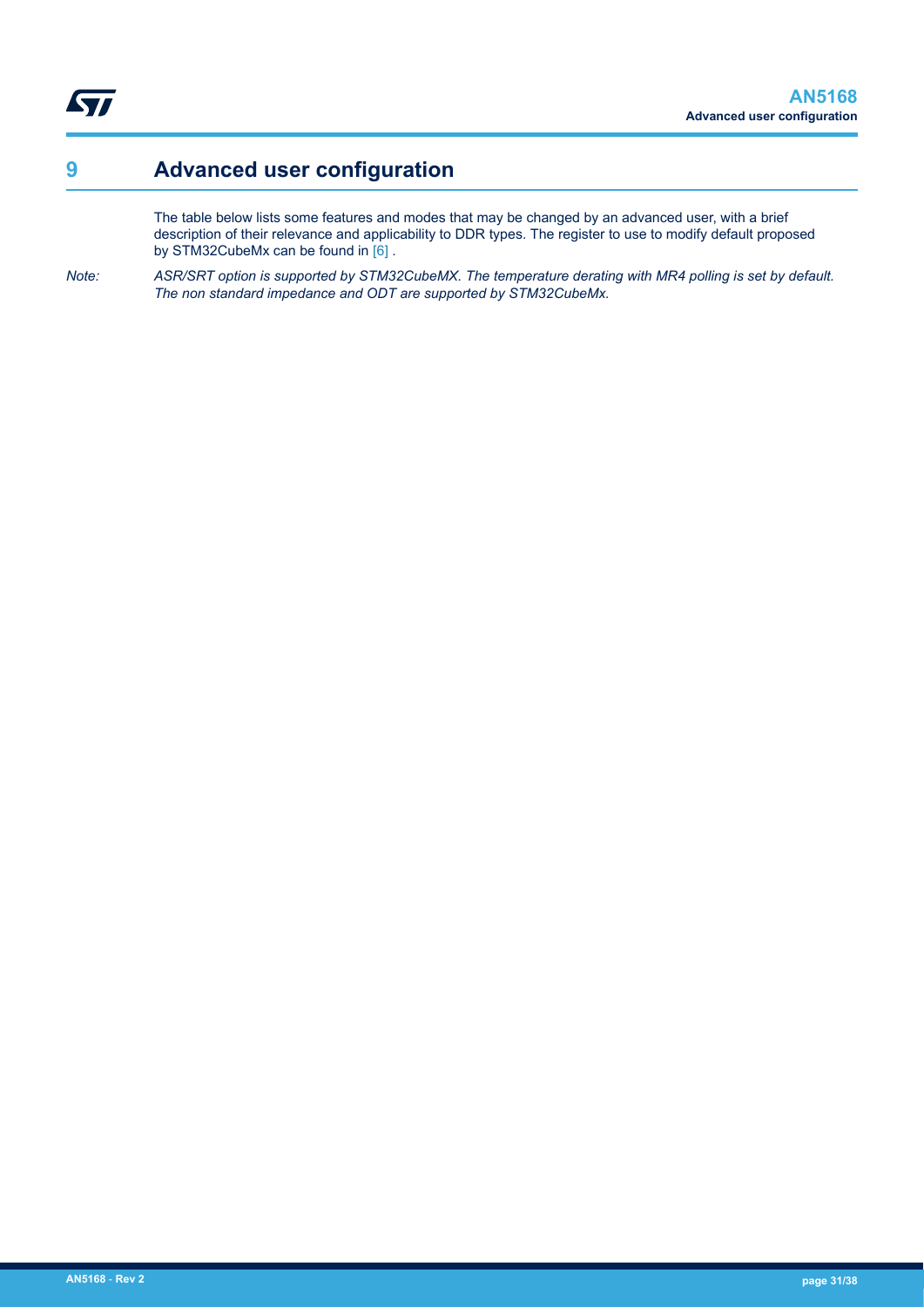| Table 18. Advanced user feature and parameters |  |
|------------------------------------------------|--|
|------------------------------------------------|--|

<span id="page-31-0"></span>

| <b>Feature</b>                           | DDR <sub>3</sub> | LPDDR2/3     | <b>Description</b>                                                                                                                                                                                                                                                                                                                                                                                                                                  |
|------------------------------------------|------------------|--------------|-----------------------------------------------------------------------------------------------------------------------------------------------------------------------------------------------------------------------------------------------------------------------------------------------------------------------------------------------------------------------------------------------------------------------------------------------------|
|                                          |                  |              | $t_{\text{RFCpb}} < t_{\text{RFCab}}$                                                                                                                                                                                                                                                                                                                                                                                                               |
| Per-bank-refresh                         | N                | Y            | Per bank refresh is faster than all bank refresh. Provides more predictable DDR system<br>latency with LPDDR2/3.                                                                                                                                                                                                                                                                                                                                    |
|                                          |                  |              | Option to group auto refresh commands up to 9                                                                                                                                                                                                                                                                                                                                                                                                       |
| <b>Burst-refresh</b>                     | Y                | Y            | Postpones regular refresh to improve the scheduling of the refresh commands.                                                                                                                                                                                                                                                                                                                                                                        |
| Non standard BL                          | N                | Y            | LPDDR2 only. The LPDDR2 burst may be 4, 8 or 16.                                                                                                                                                                                                                                                                                                                                                                                                    |
|                                          | Y                |              | Burst chop: BC4                                                                                                                                                                                                                                                                                                                                                                                                                                     |
| Burst chop                               |                  | N            | Used to terminate a burst earlier (MSTR.BURSTCHOP bit)                                                                                                                                                                                                                                                                                                                                                                                              |
|                                          |                  |              | Extends the short pick list with RBC/BRC                                                                                                                                                                                                                                                                                                                                                                                                            |
| Flexible address<br>mapping              | Y                | Y            | Almost any order of bits can be programmed for row/bank/column bit interleaving but<br>no an easy way to anticipate which setting is better. Tedious to determine the register<br>bits. The register settings need to be verified with the address boundary checking test<br>program.                                                                                                                                                               |
|                                          | Y                | Y            | Default QoS and port mapping set at AXI interconnect level                                                                                                                                                                                                                                                                                                                                                                                          |
| <b>Custom QoS settings</b>               |                  |              | A pick list of standard QoS settings is proposed.                                                                                                                                                                                                                                                                                                                                                                                                   |
|                                          |                  |              | Applicable when $T_{\text{CASE}}$ > 85 °C to double refresh rate                                                                                                                                                                                                                                                                                                                                                                                    |
| <b>ASR/SRT</b>                           | Y                | N            | SRT direct software and ASR automatic based on DDR sensor SRT/ASR are exclusive<br>and controlled by the DDR3 mode register.                                                                                                                                                                                                                                                                                                                        |
|                                          |                  |              | Applicable when $T_{\text{CASE}}$ > 85 °C to derate the refresh rate                                                                                                                                                                                                                                                                                                                                                                                |
| Temperature derating                     | N                | Y            | DDRCTRL supports the automatic polling of MR4. The polling rate can be set according<br>to the estimated T gradient. Use DERATEEN/DERATEINT register control. Set by default<br>for LPDDR2/3 with ~20 ms @400 MHz interval.                                                                                                                                                                                                                         |
|                                          |                  |              | By default DDR3 $ZQ = 40$ and ODT = 60                                                                                                                                                                                                                                                                                                                                                                                                              |
| Non standard ZQ and<br><b>ODT</b> values | Y                | N            | DDR3 ZQ may be set as 34 or 40 ohm. ODT may be off, 120, 60 or 40. The DDR<br>impedance is changed by the mode register. DDRPHYC ZQ and ODT are controlled by<br>ZQ0CR0/1 registers ZPROG.                                                                                                                                                                                                                                                          |
| Non standard ODT<br>scheme               | Y                | N            | By default DDR RTT_nom off and RTT_wr = 60. DDPHY dynamic ODT. It is not<br>recommended to change these settings.                                                                                                                                                                                                                                                                                                                                   |
| Fast/Slow PD exit                        | Y                | $\mathsf{N}$ | Current MR0[12] = 1. Fast exit mode (DDR3 DLL on during PD)                                                                                                                                                                                                                                                                                                                                                                                         |
| Auto ZCAL                                | Y                | Y            | By default, ZQCL after SRX and ZQCS at regular intervals are both disabled. These two<br>features may be enabled in case of significant environmental (T) change that may cause<br>ZQ being out of range (> +/-10%) during the mission mode or during the self-refresh<br>periods.                                                                                                                                                                  |
| <b>ZCAL on SRX</b>                       | Y                | Y            | For DDRPHYC, ZCAL on self-refresh exit and ZCAL at regular interval may be managed<br>by software but it is not required in usual conditions. Regular interval ZCAL may increase<br>the worse case system latency to DDR.                                                                                                                                                                                                                           |
|                                          |                  |              | ASR1/HSR1 mode                                                                                                                                                                                                                                                                                                                                                                                                                                      |
| Low power modes                          | Y                | Y            | DDRCTRL low-power counters can be used to transition to power-down (with or without<br>clock stop) and to self-refresh after some idle time. The transition to DPD is also<br>supportable with LPDDR2/3 but not used because LPDDR2/3 content. Automatic self-<br>refresh ASR is applicable to DDR3. However, given the heuristic approach with ASR, it<br>may not bring significant power saving versus the software supported self-refresh (SSR). |
|                                          |                  |              | DDRPHYC settings may be modified:                                                                                                                                                                                                                                                                                                                                                                                                                   |
|                                          |                  |              | <b>ZCAL</b> override                                                                                                                                                                                                                                                                                                                                                                                                                                |
| <b>DDRPHYC</b> custom<br>settings        | Y                | Y            | Specific features and modes: DQS active gate (DQS gate closed on last DQS<br>falling)                                                                                                                                                                                                                                                                                                                                                               |
|                                          |                  |              | Drift compensation<br>DQS gate extension, fixed latency/ no bubble                                                                                                                                                                                                                                                                                                                                                                                  |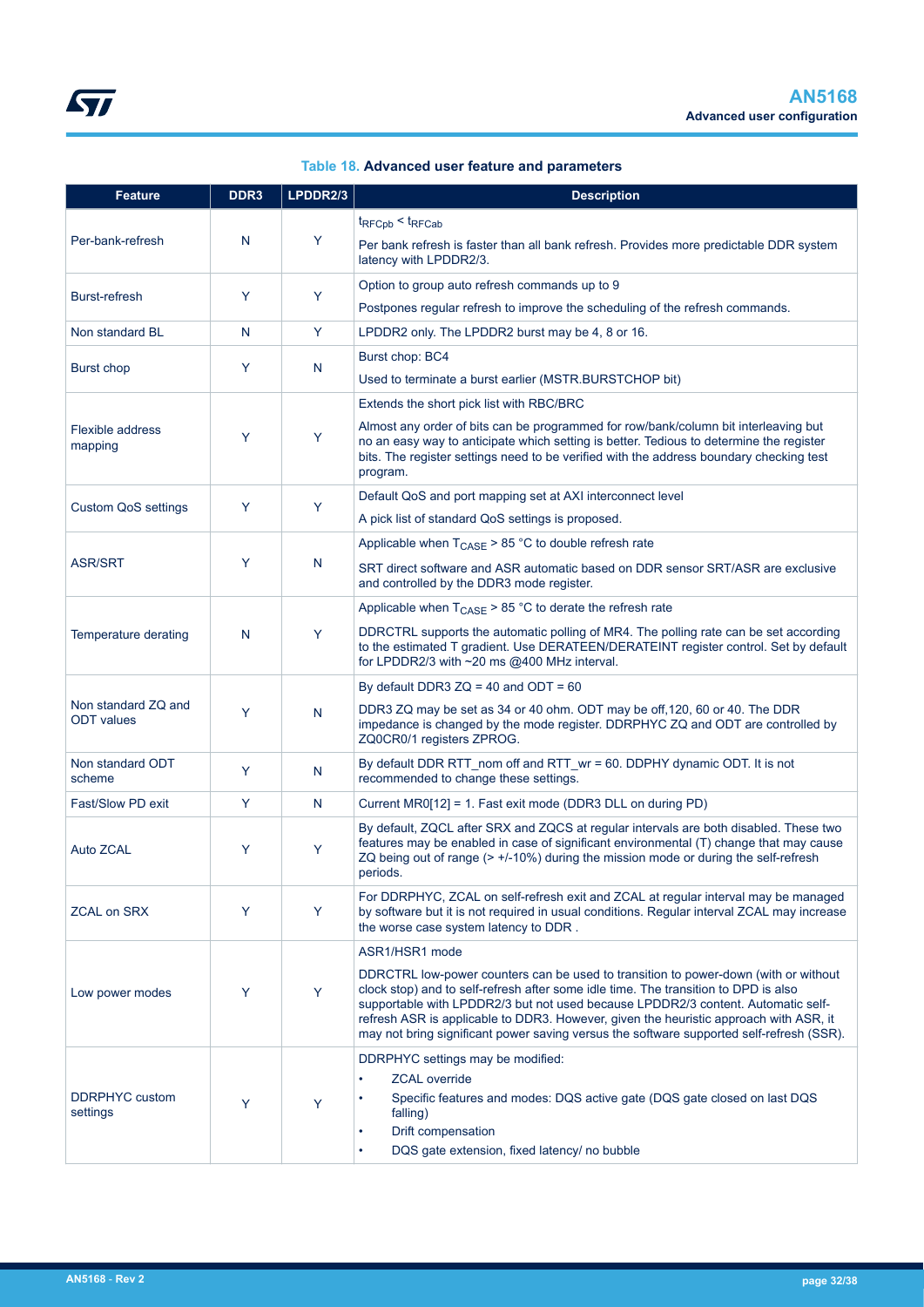# <span id="page-32-0"></span>**Revision history**

### **Table 19. Document revision history**

| <b>Date</b> | <b>Version</b> | <b>Changes</b>                                              |
|-------------|----------------|-------------------------------------------------------------|
| 6-Feb-2019  |                | Initial release.                                            |
| 19-Oct-2021 |                | Document remastered due to change of DDR 'tuning strategy'. |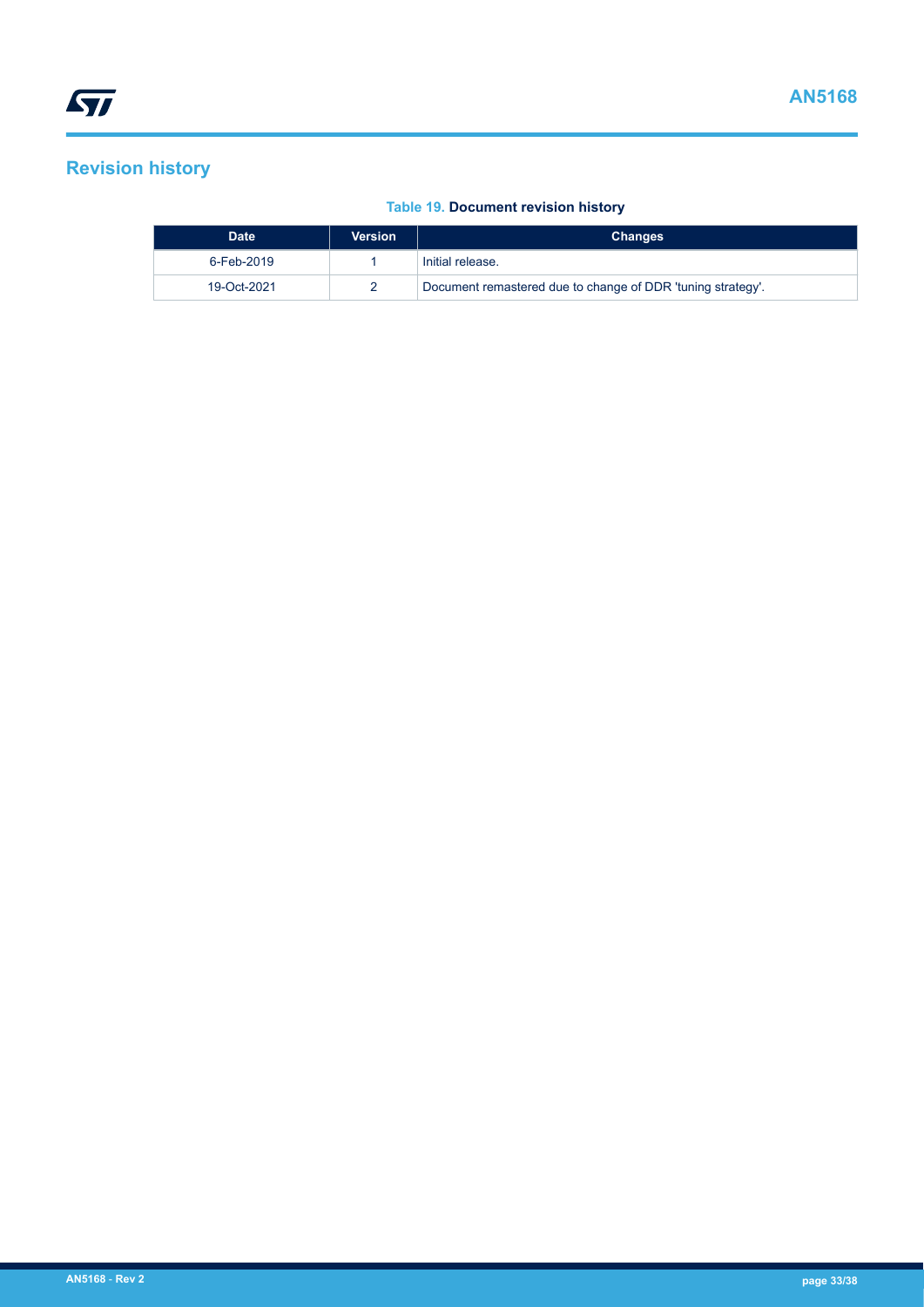# **Contents**

| 1            |      |       |  |  |  |  |
|--------------|------|-------|--|--|--|--|
| $\mathbf{2}$ |      |       |  |  |  |  |
|              | 2.1  |       |  |  |  |  |
|              | 2.2  |       |  |  |  |  |
|              | 2.3  |       |  |  |  |  |
|              | 2.4  |       |  |  |  |  |
|              | 2.5  |       |  |  |  |  |
| $\mathbf{3}$ |      |       |  |  |  |  |
|              | 3.1  |       |  |  |  |  |
|              | 3.2  |       |  |  |  |  |
|              |      | 3.2.1 |  |  |  |  |
|              |      | 3.2.2 |  |  |  |  |
|              |      | 3.2.3 |  |  |  |  |
|              | 3.3  |       |  |  |  |  |
|              |      | 3.3.1 |  |  |  |  |
|              |      | 3.3.2 |  |  |  |  |
|              |      | 3.3.3 |  |  |  |  |
|              |      | 3.3.4 |  |  |  |  |
|              | 3.4  |       |  |  |  |  |
| 4            |      |       |  |  |  |  |
| 5            |      |       |  |  |  |  |
|              | 5.1  |       |  |  |  |  |
|              | 5.2  |       |  |  |  |  |
|              | 5.3  |       |  |  |  |  |
|              | 5.4  |       |  |  |  |  |
|              | 5.5  |       |  |  |  |  |
|              | 5.6  |       |  |  |  |  |
|              |      | 5.6.1 |  |  |  |  |
|              |      | 5.6.2 |  |  |  |  |
|              | 5.7  |       |  |  |  |  |
|              | 5.8  |       |  |  |  |  |
|              | 5.9  |       |  |  |  |  |
|              | 5.10 |       |  |  |  |  |
| 6            |      |       |  |  |  |  |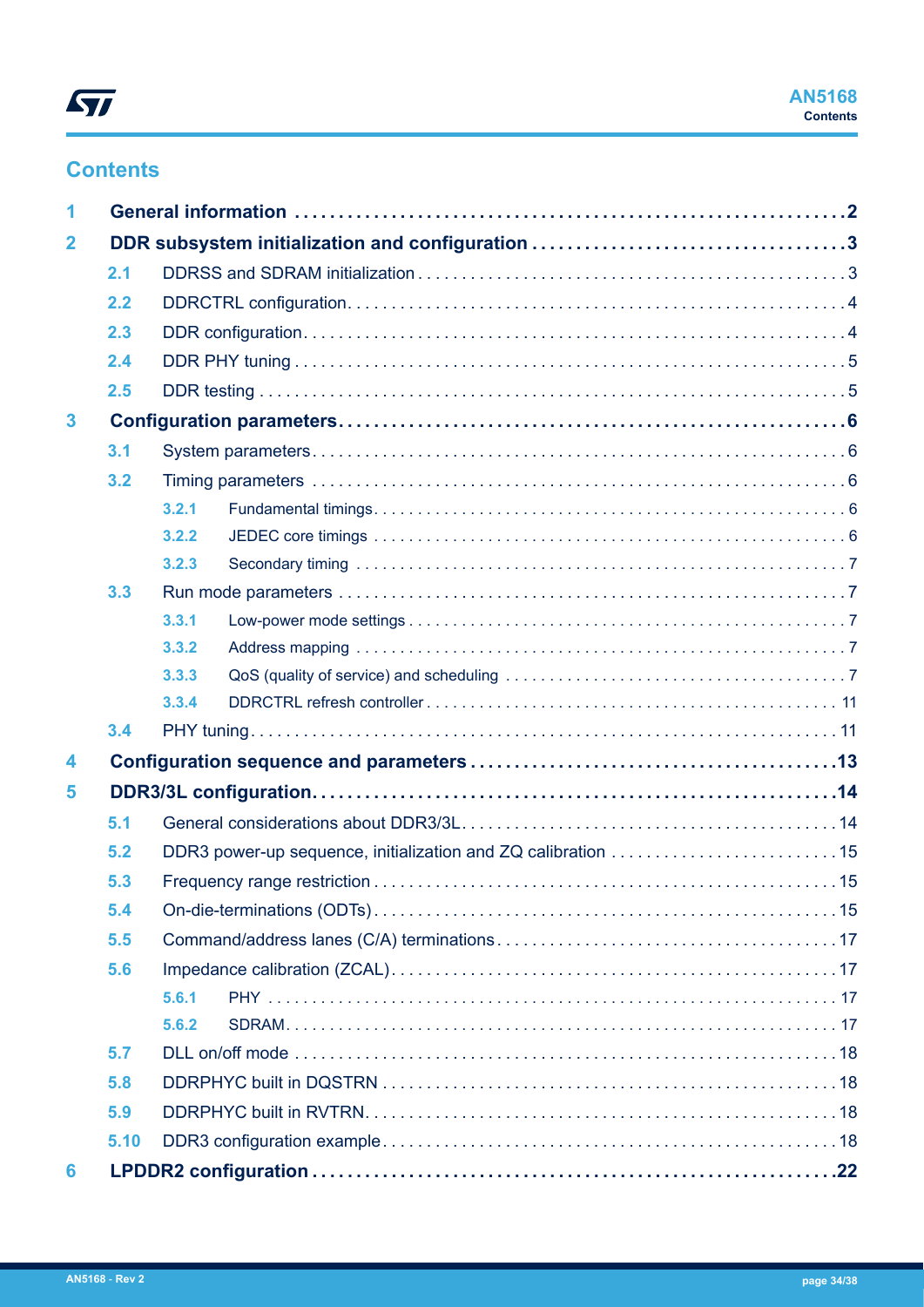

|   | 6.1 |       |                                                |  |
|---|-----|-------|------------------------------------------------|--|
|   | 6.2 |       |                                                |  |
|   |     | 6.2.1 |                                                |  |
|   |     | 6.2.2 |                                                |  |
|   | 6.3 |       |                                                |  |
|   | 6.4 |       |                                                |  |
|   | 6.5 |       |                                                |  |
|   | 6.6 |       |                                                |  |
|   |     | 6.6.1 |                                                |  |
|   |     | 6.6.2 |                                                |  |
|   | 6.7 |       |                                                |  |
|   | 6.8 |       |                                                |  |
|   | 6.9 |       |                                                |  |
| 7 |     |       |                                                |  |
| 8 |     |       |                                                |  |
|   | 8.1 |       |                                                |  |
|   | 8.2 |       |                                                |  |
|   | 8.3 |       |                                                |  |
|   | 8.4 |       |                                                |  |
| 9 |     |       |                                                |  |
|   |     |       |                                                |  |
|   |     |       |                                                |  |
|   |     |       | List of figures……………………………………………………………………………37 |  |
|   |     |       |                                                |  |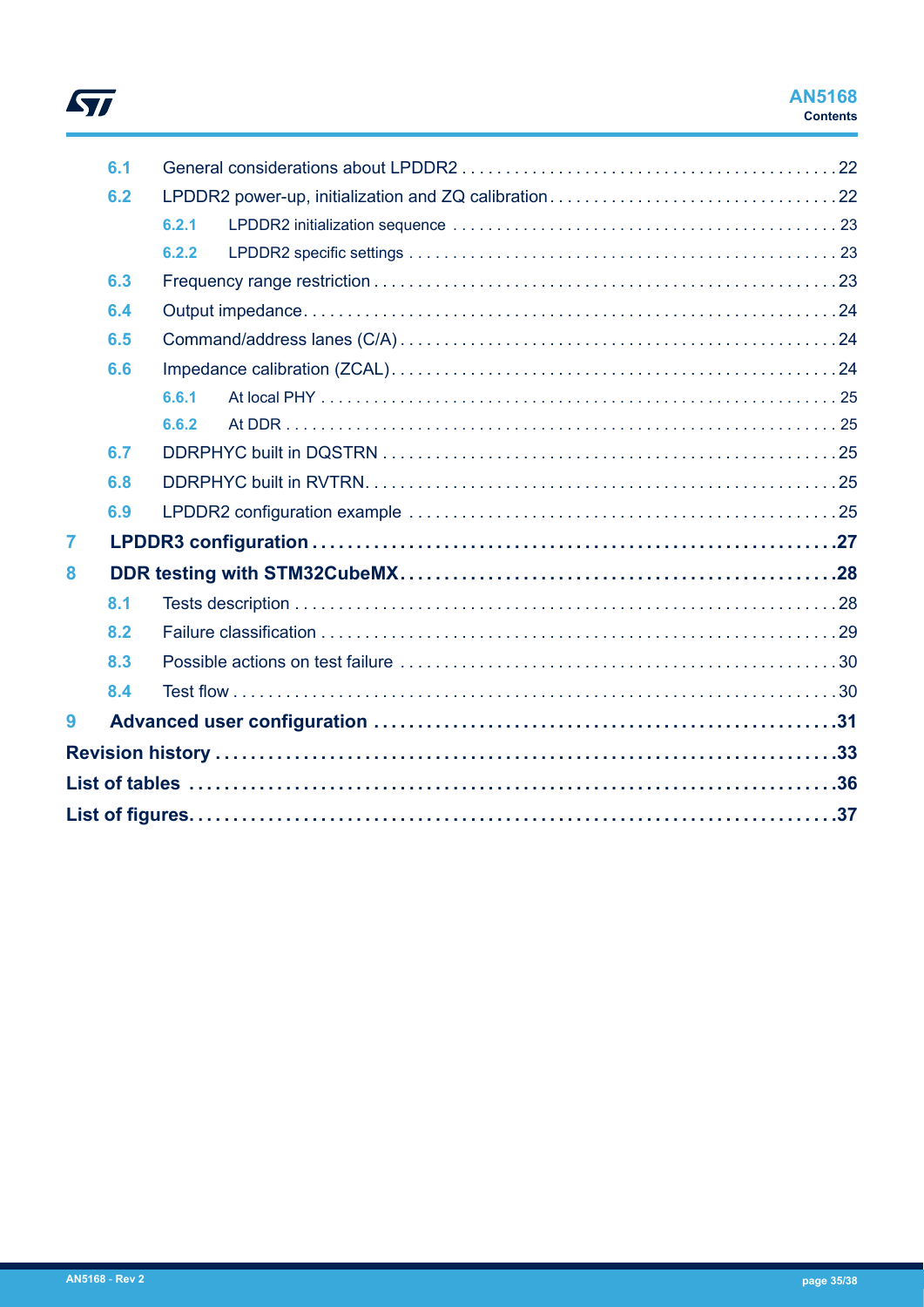# <span id="page-35-0"></span>**List of tables**

| Table 1.  |                                                                                                                                                                                                                               |  |
|-----------|-------------------------------------------------------------------------------------------------------------------------------------------------------------------------------------------------------------------------------|--|
| Table 2.  |                                                                                                                                                                                                                               |  |
| Table 3.  |                                                                                                                                                                                                                               |  |
| Table 4.  |                                                                                                                                                                                                                               |  |
| Table 5.  | DDR3 density and topologies with the contract of the contract of the contract of the contract of the contract of the contract of the contract of the contract of the contract of the contract of the contract of the contract |  |
| Table 6.  |                                                                                                                                                                                                                               |  |
| Table 7.  |                                                                                                                                                                                                                               |  |
| Table 8.  |                                                                                                                                                                                                                               |  |
| Table 9.  |                                                                                                                                                                                                                               |  |
| Table 10. |                                                                                                                                                                                                                               |  |
| Table 11. |                                                                                                                                                                                                                               |  |
| Table 12. |                                                                                                                                                                                                                               |  |
| Table 13. |                                                                                                                                                                                                                               |  |
| Table 14. |                                                                                                                                                                                                                               |  |
| Table 15. |                                                                                                                                                                                                                               |  |
| Table 16. |                                                                                                                                                                                                                               |  |
| Table 17. |                                                                                                                                                                                                                               |  |
| Table 18. |                                                                                                                                                                                                                               |  |
| Table 19. |                                                                                                                                                                                                                               |  |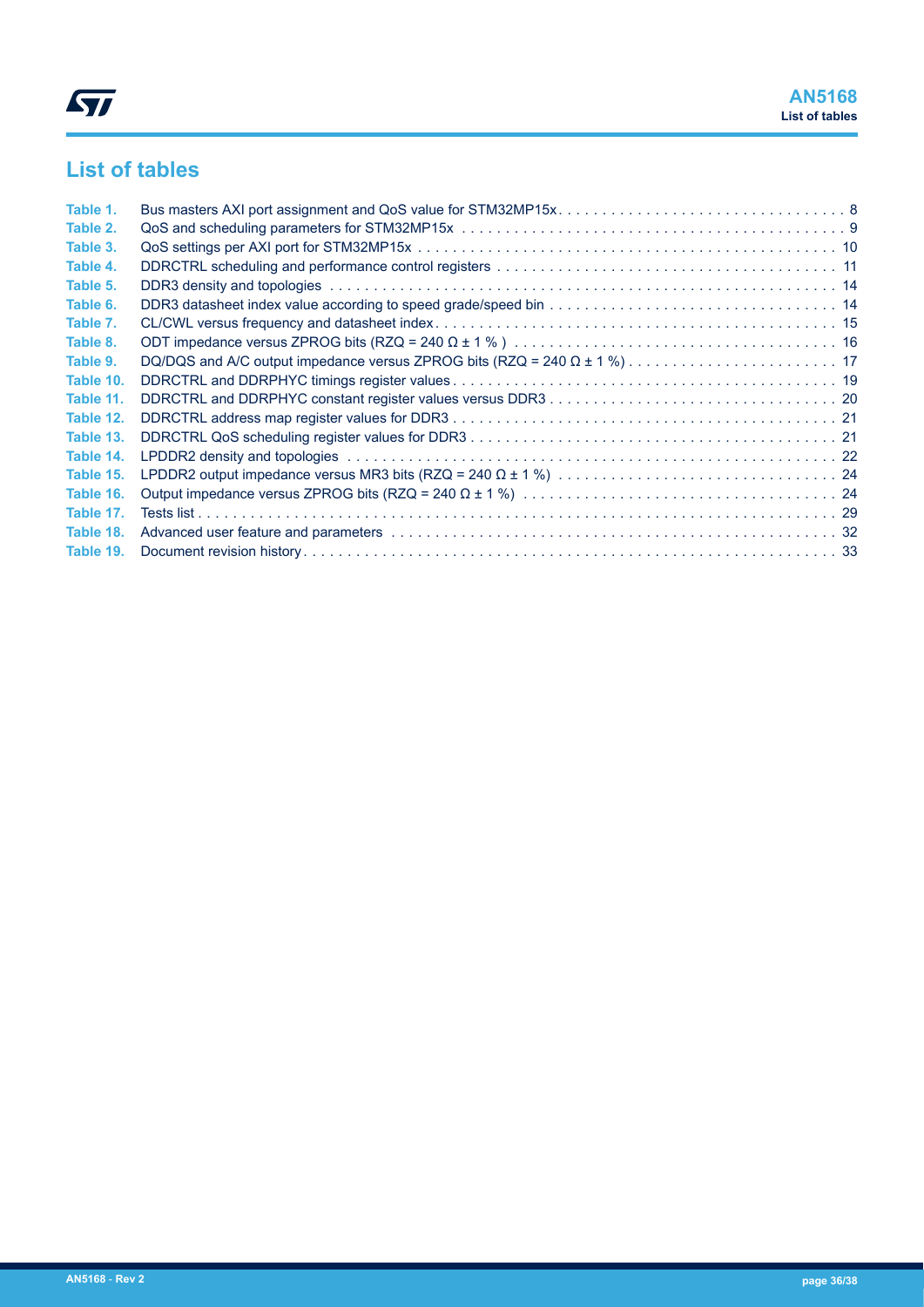<span id="page-36-0"></span>

# **List of figures**